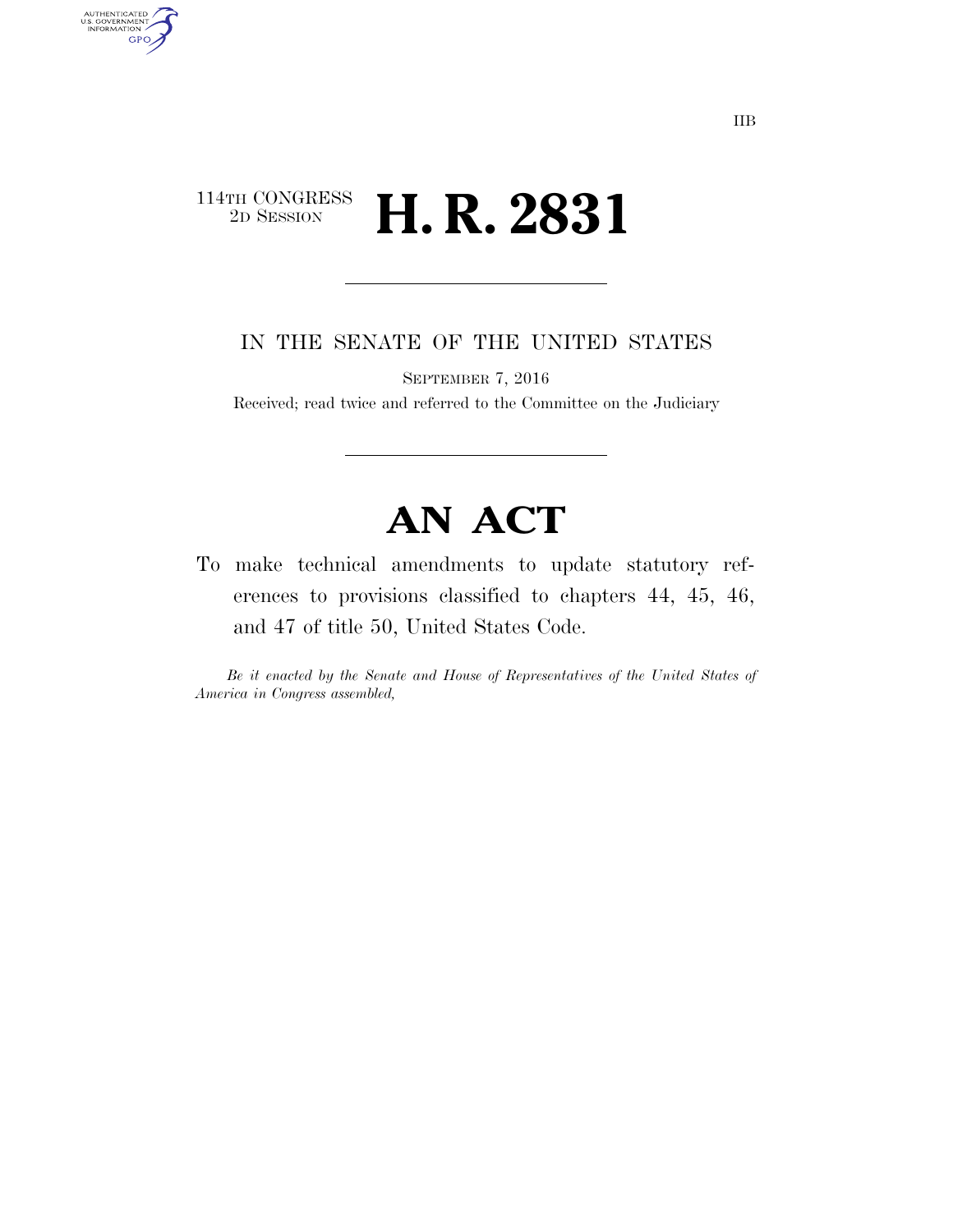| 1              | SECTION 1. TITLE 3, UNITED STATES CODE.                                                             |
|----------------|-----------------------------------------------------------------------------------------------------|
| 2              | Section 3 of Public Law 88–277 (3 U.S.C. 102 note) is amended as fol-                               |
| 3              | lows:                                                                                               |
| $\overline{4}$ | (A) Subsection $(f)(1)$ is amended by striking "section 115(b) of the                               |
| 5              | National Intelligence Reform Act of 2004" and inserting "section                                    |
| 6              | $3001(c)$ of the Intelligence Reform and Terrorism Prevention Act of                                |
| 7              | $2004$ (50 U.S.C. 3341(e))".                                                                        |
| 8              | (B) Subsection $(h)(1)(A)$ is amended by inserting "(50 U.S.C.                                      |
| 9              | $3342(c)$ and 5 U.S.C. 1101 note)" after "sections $7601(c)$ and $8403(b)$                          |
| 10             | of the Intelligence Reform and Terrorism Prevention Act of 2004".                                   |
| 11             | SEC. 2. TITLE 5, UNITED STATES CODE.                                                                |
| 12             | (1) Section $552(a)(3)(E)$ (matter before clause (i)) of title 5, United                            |
| 13             | States Code, is amended by striking " $(50 \text{ U.S.C. } 401a(4))$ " and inserting                |
| 14             | " $(50 \text{ U.S.C. } 3003(4))$ ".                                                                 |
| 15             | $(2)$ Section 3(c) of Public Law 105-246 (5 U.S.C. 552 note) is amended                             |
| 16             | by striking " $(50 \text{ U.S.C. } 431)$ " and inserting " $(50 \text{ U.S.C. } 3141(a))$ ".        |
| 17             | (3) Section 2306 of title 5, United States Code, is amended by—                                     |
| 18             | (A) striking "(61 Stat. 495; 50 U.S.C. 403)" and inserting "(50                                     |
| 19             | U.S.C. $3023$ )";                                                                                   |
| 20             | $(B)$ striking " $(63 \text{ Stat. } 208; 50 \text{ U.S.C. } 403a \text{ and following})$ " and in- |
| 21             | serting " $(50 \text{ U.S.C. } 3501 \text{ et seq.})$ "; and                                        |
| 22             | (C) striking "the Act entitled 'An Act to provide certain administra-                               |
| 23             | tive authorities for the National Security Agency, and for other pur-                               |
| 24             | poses', approved May 29, 1959 (73 Stat. 63; 50 U.S.C. 402 note)" and                                |
| 25             | inserting "the National Security Agency Act of 1959 (50 U.S.C. 3601)                                |
| 26             | et seq.)".                                                                                          |
| 27             | $(4)$ Section 5373 $(a)$ of title 5, United States Code, is amended as follows:                     |
| 28             | (A) Paragraph $(3)$ is amended by striking "sections $403a-403c$ ,                                  |
| 29             | 403e-403h, and 403j of title 50; or" and inserting "the Central Intel-                              |
| 30             | ligence Agency Act of $1949$ (50 U.S.C. 3501 et seq.);".                                            |
| 31             | $(B)$ Paragraph $(4)$ as enacted by Public Law 107–123 is amended                                   |
| 32             | by striking "section 4802." and inserting "section 4802; or".                                       |
| 33             | (C) Paragraph (4) as enacted by section $10702(e)(3)(C)$ of Public                                  |
| 34             | Law 107–171 (relating to section $2(a)(7)$ of the Commodity Exchange                                |
| 35             | Act) is renumbered as paragraph $(5)$ .                                                             |
| 36             | $(5)$ Section $5727(f)(2)$ of title 5, United States Code, is amended by                            |
| 37             | striking "section 403e(4) of title 50" and inserting "section $4(a)(4)$ of the                      |
| 38             | Central Intelligence Agency Act of 1949 (50 U.S.C. $3505(a)(4)$ )".                                 |
| 39             | $(6)$ Section 5948 $(g)(1)$ of title 5, United States Code, is amended as fol-                      |
| 40             | lows:                                                                                               |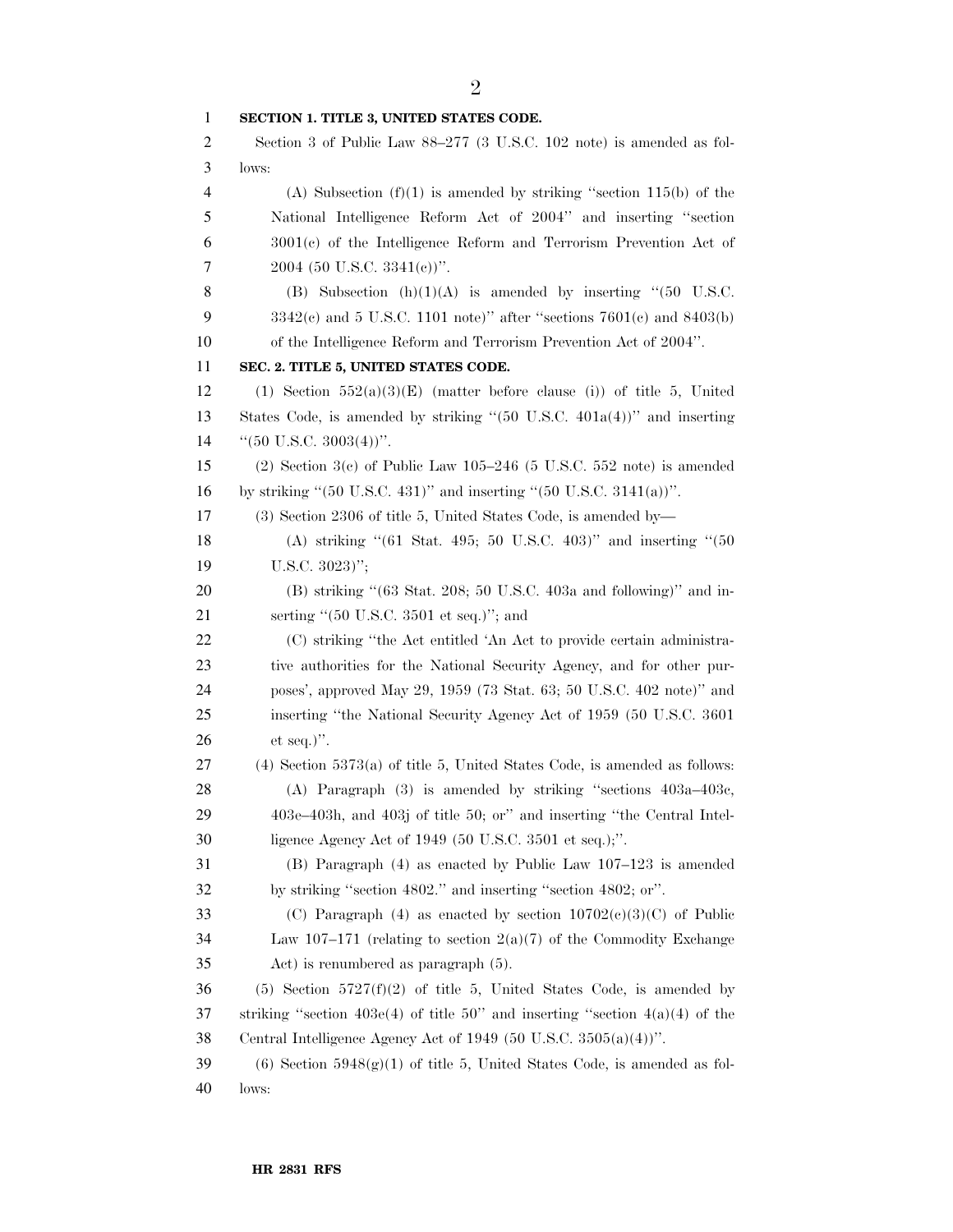(A) Subparagraph (F) is amended by striking ''section 10 of the Central Intelligence Agency Act of 1949 (50 U.S.C. 403j)'' and insert- ing ''section 8 of the Central Intelligence Agency Act of 1949 (50 U.S.C. 3510)''. (B) Subparagraph (H) is amended by striking ''section 2 of the Act of May 29, 1959 (Public Law 86–36, as amended, 50 U.S.C. 402 note), relating to the National Security Agency'' and inserting ''chapter 83 of title 10, relating to Civilian Defense Intelligence Employees''. 9 (7) Section  $7342(f)(4)(C)$  of title 5, United States Code, is amended by striking ''(50 U.S.C. 401a(4))'' and inserting ''(50 U.S.C. 3003(4))''. 11 (8) Section  $8312(e)(1)(C)$  of title 5, United States Code, is amended by striking ''(50 U.S.C. 421)'' and inserting ''(50 U.S.C. 3121)''. (9) Public Law 98–168 (5 U.S.C. 8331 note) is amended as follows: 14 (A) Section  $203(a)(2)(C)$  is amended by striking "the Central Intel- ligence Agency Retirement Act of 1964 for Certain Employees (50 U.S.C. 403 note)'' and inserting ''the Central Intelligence Agency Re- tirement Act (50 U.S.C. 2001 et seq.)''. 18 (B) Section  $204(a)(3)$  is amended by striking "section 211 of the Central Intelligence Agency Retirement Act of 1964 for Certain Em- ployees (50 U.S.C. 403 note)'' and inserting ''section 211 of the Cen-21 tral Intelligence Agency Retirement Act (50 U.S.C. 2021)''. (C) Section 204(b) is amended by striking ''the second sentence of section 211(a) of the Central Intelligence Agency Retirement Act of 1964 for Certain Employees (50 U.S.C. 403 note)'' and inserting ''sec- tion  $211(a)(2)$  of the Central Intelligence Agency Retirement Act (50 26 U.S.C.  $2021(a)(2)$ ". 27 (D) Section  $205(a)(2)(C)$  is amended by striking "the Central Intel- ligence Agency Retirement Act of 1964 for Certain Employees (50 U.S.C. 403 note)'' and inserting ''the Central Intelligence Agency Re- tirement Act (50 U.S.C. 2001 et seq.)''. 31 (10) Section  $301(e)(3)$  of Public Law 97–253 (5 U.S.C. 8340 note) is amended by striking ''the Central Intelligence Agency Act of 1964 for Cer- tain Employees (50 U.S.C. 403 note)'' and inserting ''the Central Intel- ligence Agency Retirement Act (50 U.S.C. 2001 et seq.)''. (11) Section 4(h) of Public Law 98–615 (5 U.S.C. 8341 note) is amended by striking ''the Central Intelligence Agency Retirement Act of 1964 for Certain Employees'' and inserting ''the Central Intelligence Agency Retire- ment Act (50 U.S.C. 2141)''. 39 (12) Section  $8351(d)(2)(A)$  of title 5, United States Code, is amended by striking ''50 U.S.C. 403–4 note'' and inserting ''50 U.S.C. 3505 note''.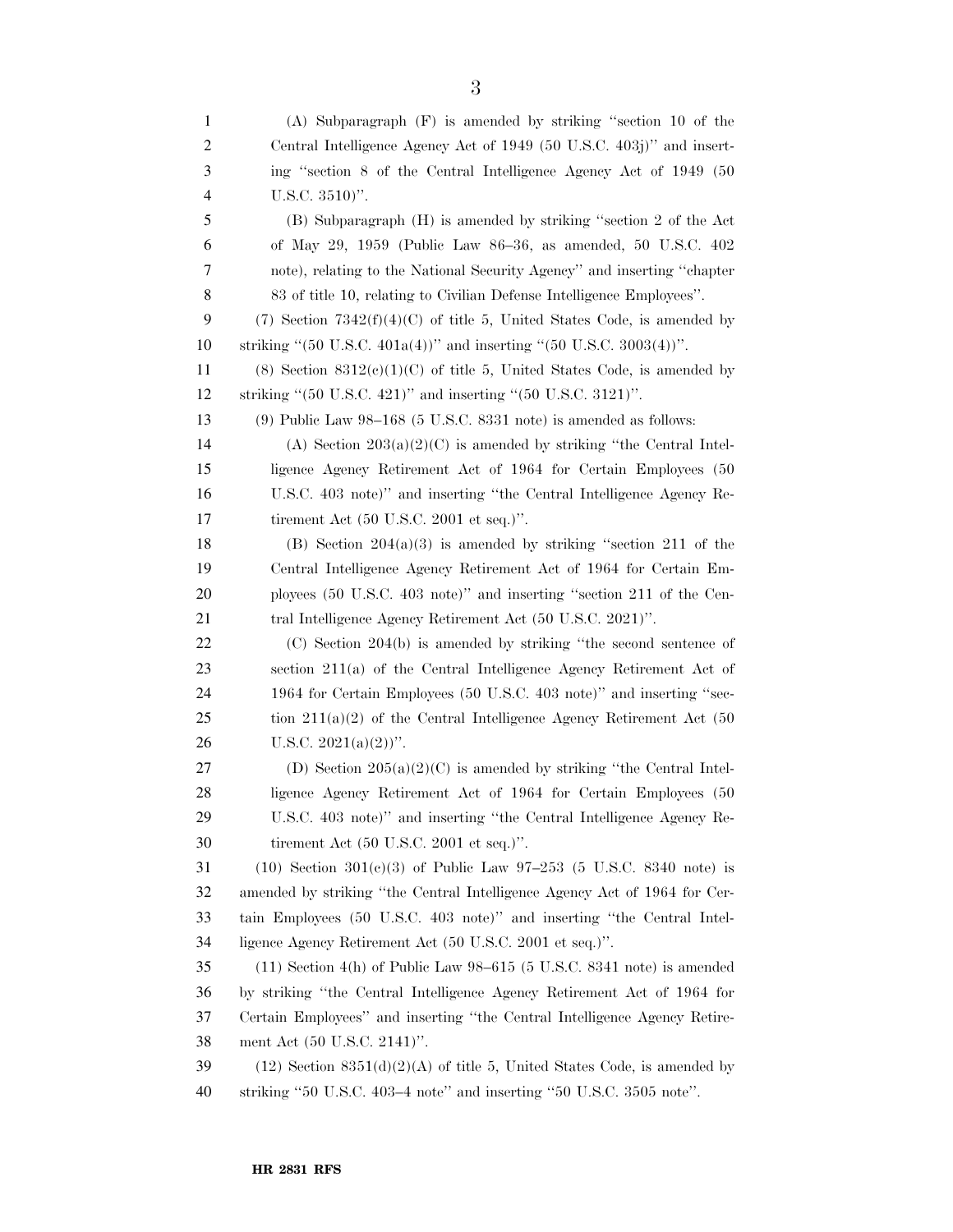1 (13) Section  $8432(k)(1)$  of title 5, United States Code, is amended by 2 striking ''50 U.S.C. 403–4 note'' and inserting ''50 U.S.C. 3505 note''. 3 (14) Section 9904(2) of title 5, United States Code, is amended by strik-4 ing ''(50 U.S.C. 403r)'' and inserting ''(50 U.S.C. 3518)''. 5 **SEC. 3. TITLE 5 APPENDIX, UNITED STATES CODE.**  6 The Inspector General Act of 1978 (5 App. U.S.C.) is amended as fol-7 lows: 8 (1) Section  $3(d)(3)(A)$  is amended by striking "(50 U.S.C.  $401a(4)$ )" 9 and inserting "(50 U.S.C. 3003(4))". 10 (2) Section  $8H(a)(1)(D)$  is amended by inserting "(50 U.S.C. 11 3517)'' after ''section 17 of the Central Intelligence Agency Act of 12 1949''. 13 (3) Section  $8H(g)(2)$  is amended by inserting "(50 U.S.C. 3106)" 14 after ''section 507 of the National Security Act of 1947''. 15 (4) Section  $8H(g)(3)$  is amended by striking "(50 U.S.C. 401a)" and 16 inserting "(50 U.S.C. 3003)". 17 **SEC. 4. TITLE 6, UNITED STATES CODE.**  18 (1) Section 2 of the Homeland Security Act of 2002 (6 U.S.C. 101) is 19 amended as follows: 20 (A) Paragraph (9) (matter before subparagraph (A)) is amended by 21 striking "(50 U.S.C. 401a(5))" and inserting "(50 U.S.C. 3003(5))". 22 (B) Paragraph  $(9)(B)$  is amended by striking " $(50 \text{ U.S.C. } 401a(4))$ " 23 and inserting "(50 U.S.C. 3003(4)))". 24 (2) Section 513 of Public Law 109–295 (6 U.S.C. 111 note) is amended 25 by striking ''50 U.S.C. 435b'' and inserting ''50 U.S.C. 3341''. 26 (3) Section 201(d) of the Homeland Security Act of 2002 (6 U.S.C.  $27 \quad 121(d)$  is amended as follows: 28 (A) Paragraph (1) is amended by striking ''(50 U.S.C. 404o)'' and 29 inserting "(50 U.S.C. 3056)". 30 (B) Paragraph (11)(B) is amended by striking ''(50 U.S.C. 401 et 31 seq.)'' and inserting ''(50 U.S.C. 3001 et seq.)''. 32 (4) Section  $202(d)(1)$  of the Homeland Security Act of  $2002$  (6 U.S.C. 33 122(d)(1)) is amended by striking "(50 U.S.C.  $401a(4)$ )" and inserting 34 (60 U.S.C. 3003(4)))". 35 (5) Section 204 of the Homeland Security Act of 2002 (6 U.S.C. 124a) 36 is amended as follows: 37 (A) Subsection (a) is amended by striking ''(50 U.S.C. 401a(5))'' 38 and inserting "(50 U.S.C. 3003(5))". 39 (B) Subsection (b) is amended by striking ''(50 U.S.C. 401a(5))'' 40 and inserting "(50 U.S.C. 3003(5))".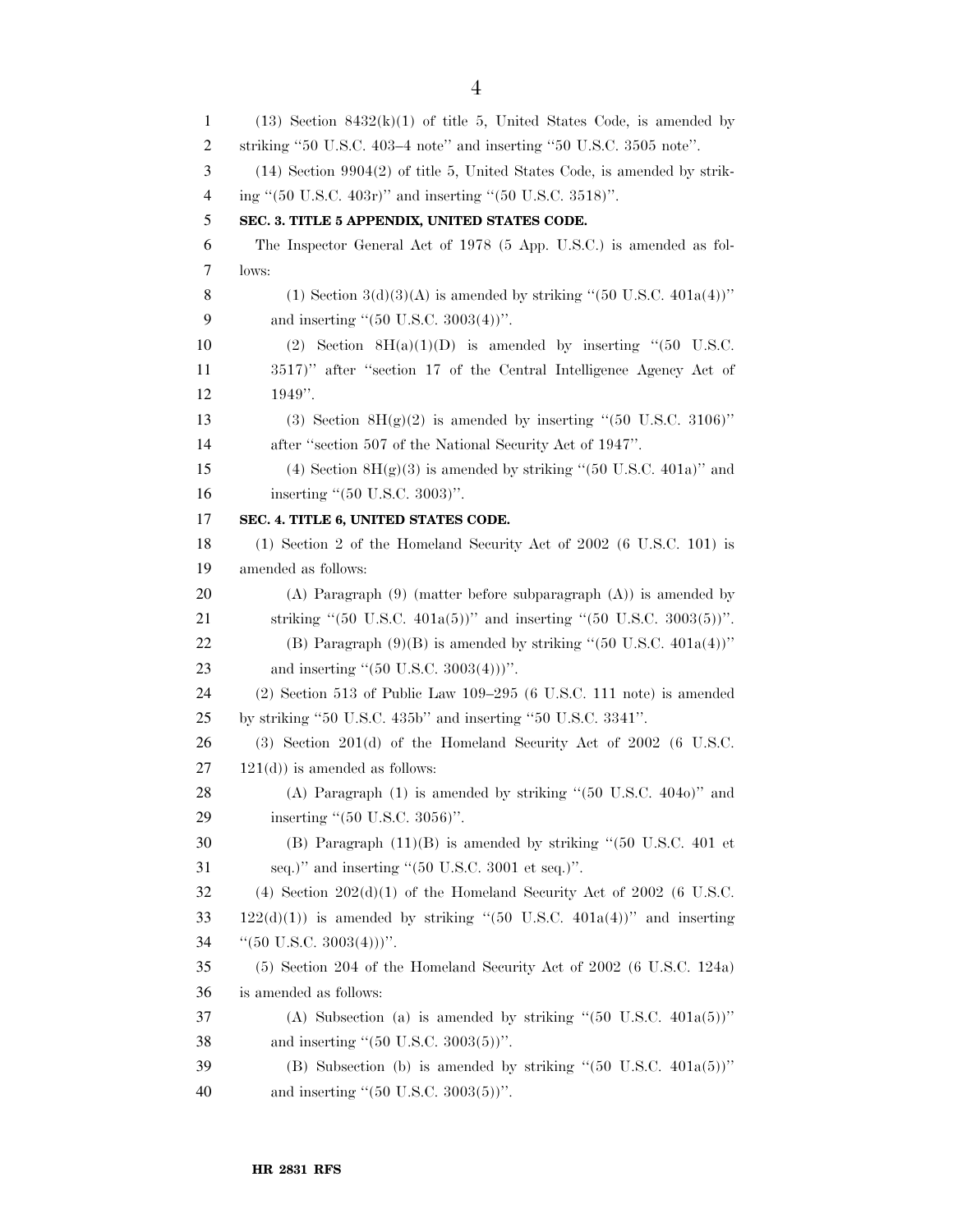| 1  | Subsection (d)(1)(A) is amended by striking "(50 U.S.C.<br>(C)                                                             |
|----|----------------------------------------------------------------------------------------------------------------------------|
| 2  | $401a(5)$ " and inserting "(50 U.S.C. 3003(5))".                                                                           |
| 3  | (6) Section $502(b)(1)$ of Public Law 110-53 (6 U.S.C. 124a note) is                                                       |
| 4  | amended by striking "Section 3(5) of the National Security Act of 1947 (50                                                 |
| 5  | U.S.C. $401a(5)$ " and inserting "section 3(5) of the National Security Act                                                |
| 6  | of 1947 (50 U.S.C. 3003(5))".                                                                                              |
| 7  | $(7)$ Section 207(1) of the Homeland Security Act of 2002 (6 U.S.C.                                                        |
| 8  | $124d(1)$ ) is amended by striking "(50 U.S.C. $401a(5)$ )" and inserting "(50                                             |
| 9  | U.S.C. $3003(5)$ ".                                                                                                        |
| 10 | (8) Section 208 of the Homeland Security Act of 2002 (6 U.S.C. 124e)                                                       |
| 11 | is amended by striking " $(50 \text{ U.S.C. } 401a(5))$ " and inserting " $(50 \text{ U.S.C. } 401a(5))$ "                 |
| 12 | $3003(5)$ ".                                                                                                               |
| 13 | $(9)$ Section 210(a) of the Homeland Security Act of 2002 (6 U.S.C.                                                        |
| 14 | $124g(a)$ ) is amended by striking "(50 U.S.C. 401a(5))" and inserting "(50                                                |
| 15 | U.S.C. $3003(5))$ ".                                                                                                       |
| 16 | $(10)$ Section $210D(g)$ of the Homeland Security Act of 2002 (6 U.S.C.                                                    |
| 17 | $124k(g)$ ) is amended as follows:                                                                                         |
| 18 | $(A)$ Paragraph $(2)$ (matter before subparagraph $(A)$ ) is amended                                                       |
| 19 | $by-$                                                                                                                      |
| 20 | (i) striking "119(f)(E)" and inserting "119(f)(1)(E)"; and                                                                 |
| 21 | striking "(50 U.S.C. $404o(f)(E)$ )" and inserting "(50<br>(ii)                                                            |
| 22 | U.S.C. $3056(f)(1)(E))$ ".                                                                                                 |
| 23 | (B) Paragraph $(2)(B)$ is amended by—                                                                                      |
| 24 | (i) striking "119(f)(E)" and inserting "119(f)(1)(E)"; and                                                                 |
| 25 | (ii) striking " $(50 \text{ U.S.C. } 402 \text{ et seq.})$ " and inserting " $(50 \text{ V.S. C. } 402 \text{ et seq.})$ " |
| 26 | U.S.C. $3024(f)(1)(B)(iii)$ and $3056(f)(1)(E))$ ".                                                                        |
| 27 | $(11)$ Section 521(d)(1) of the Homeland Security Act of 2002 (6 U.S.C.                                                    |
| 28 | $321j(d)(1)$ is amended by striking "section 104 of the National Security                                                  |
| 29 | Act of 1947" and inserting "section 104A of the National Security Act of                                                   |
| 30 | 1947 (50 U.S.C. 3036)".                                                                                                    |
| 31 | $(12)$ Section $601(c)(1)(B)$ of the Homeland Security Act of 2002 (6)                                                     |
| 32 | U.S.C. 331(e)(1)(B)) is amended by inserting "(50 U.S.C. 3003(4))" after                                                   |
| 33 | "section $3(4)$ of the National Security Act of $1947$ ".                                                                  |
| 34 | $(13)$ Section $892(f)(2)$ of the Homeland Security Act of 2002 (6 U.S.C.                                                  |
| 35 | $482(f)(2)$ ) is amended by striking "(50 U.S.C. $401a(4)$ )" and inserting "(50                                           |
| 36 | U.S.C. $3003(4)$ ".                                                                                                        |
| 37 | SEC. 5. TITLE 8, UNITED STATES CODE.                                                                                       |
| 38 | (1) Section $101(a)(43)(L)$ of the Immigration and Nationality Act (8)                                                     |
| 39 | U.S.C. $1101(a)(43)(L)$ is amended as follows:                                                                             |
| 40 | (A) Clause (ii) is amended by striking " $(50 \text{ U.S.C. } 421)$ " and insert-                                          |
| 41 | ing "(50 U.S.C. 3121)".                                                                                                    |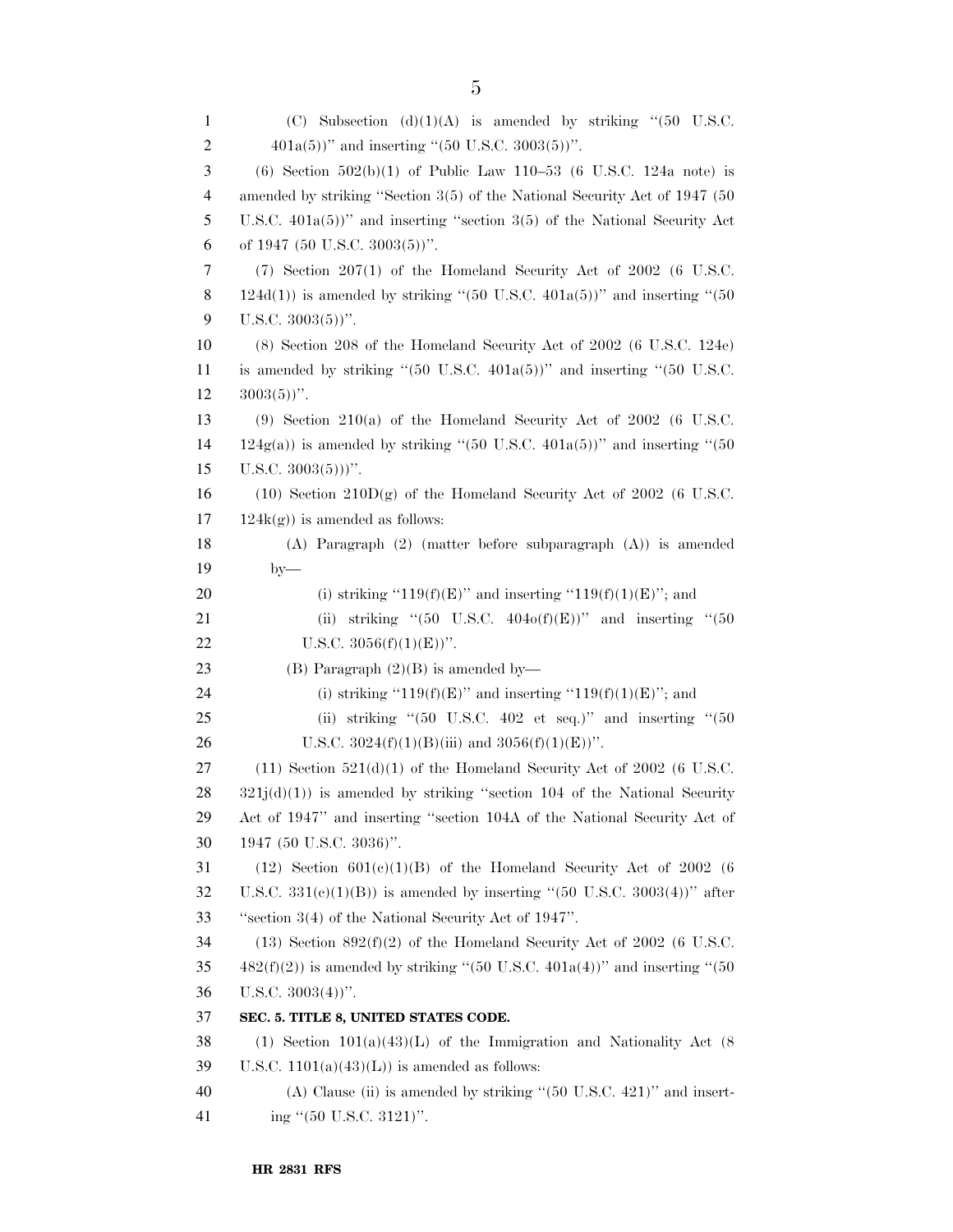| $\mathbf{1}$ | (B) Clause (iii) is amended by inserting "(50 U.S.C. 3121)" after                                       |
|--------------|---------------------------------------------------------------------------------------------------------|
| 2            | "section 601 of the National Security Act of 1947".                                                     |
| 3            | (2) Section $1243(c)$ of Public Law $110-181$ (8 U.S.C. $1157$ note) is                                 |
| 4            | amended by striking " $(50 \text{ U.S.C. } 401a(4))$ " and inserting " $(50 \text{ U.S.C. } 401a(4))$ " |
| 5            | $3003(4)$ ".                                                                                            |
| 6            | $(3)$ Section 154 of Public Law 101–649 $(8 \text{ U.S.C. } 1201 \text{ note})$ is amended              |
| 7            | as follows:                                                                                             |
| 8            | (A) Subsection (c)(1) is amended by inserting " $(50 \text{ U.S.C. } 3508)$ "                           |
| 9            | after "section 7 of the Central Intelligence Agency Act of 1949".                                       |
| 10           | (B) Subsection (d) is amended by inserting "(50 U.S.C. 3508)" after                                     |
| 11           | "section 7 of the Central Intelligence Agency Act of 1949".                                             |
| 12           | (4) Section 2(5) of Public Law $107-173$ (8 U.S.C. 1701(5)) is amended                                  |
| 13           | by striking " $(50 \text{ U.S.C. } 401a(4))$ " and inserting " $(50 \text{ U.S.C. } 3003(4))$ ".        |
| 14           | $201(e)(3)(F)$ of Public Law $107-173$ (8 U.S.C.<br>Section<br>(5)                                      |
| 15           | $1721(c)(3)(F)$ is amended by striking "section $103(c)(7)$ of the National                             |
| 16           | Security Act of 1947 (50 U.S.C. $403-3(e)(7)$ )" and inserting "section                                 |
| 17           | $102A(i)$ of the National Security Act of 1947 (50 U.S.C. 3024(i))".                                    |
| 18           | (6) Section 202(b)(5) of Public Law 107-173 (8 U.S.C. 1722(b)(5)) is                                    |
| 19           | amended as follows:                                                                                     |
| 20           | (A) Subparagraph (A) is amended by striking " $(50 \text{ U.S.C. } 403-3)$                              |
| 21           | note)" and inserting "(50 U.S.C. 3024 note)".                                                           |
| 22           | (B) Subparagraph (B) is amended by striking "(50 U.S.C. 403-3)                                          |
| 23           | note)" and inserting "(50 U.S.C. 3024 note)".                                                           |
| 24           | SEC. 6. TITLE 10, UNITED STATES CODE.                                                                   |
| 25           | $(1)$ Section 3 (matter before paragraph $(1)$ ) of Public Law 99-433 (10)                              |
| 26           | U.S.C. 111 note) is amended by striking "(50 U.S.C. 401)" and inserting                                 |
| 27           | " $(50 \text{ U.S.C. } 3002)$ ".                                                                        |
| 28           | $(2)$ Section 812 of Public Law 96-342 (10 U.S.C. 1401a note) is amend-                                 |
| 29           | ed as follows:                                                                                          |
| 30           | $(A)$ Subsection $(a)(3)$ is amended by striking "the Central Intel-                                    |
| 31           | ligence Agency Act of 1964 for Certain Employees (50 U.S.C. 403                                         |
| 32           | note)" and inserting "the Central Intelligence Agency Retirement Act                                    |
| 33           | $(50 \text{ U.S.C. } 2001 \text{ et seq.})$ ".                                                          |
| 34           | (B) Subsection (b)(3) is amended by striking "section 292 of the                                        |
| 35           | Central Intelligence Agency Act of 1964 for Certain Employees (50                                       |
| 36           | U.S.C. 403 note)" and inserting "section 292 of the Central Intel-                                      |
| 37           | ligence Agency Retirement Act (50 U.S.C. 2141)".                                                        |
| 38           | $(C)$ Subsection $(b)(4)$ is amended by striking "the Central Intel-                                    |
| 39           | ligence Agency Act of 1964 for Certain Employees (50 U.S.C. 403                                         |
| 40           | note)" and inserting "the Central Intelligence Agency Retirement Act                                    |
| 41           | $(50 \text{ U.S.C. } 2001 \text{ et seq.})$ ".                                                          |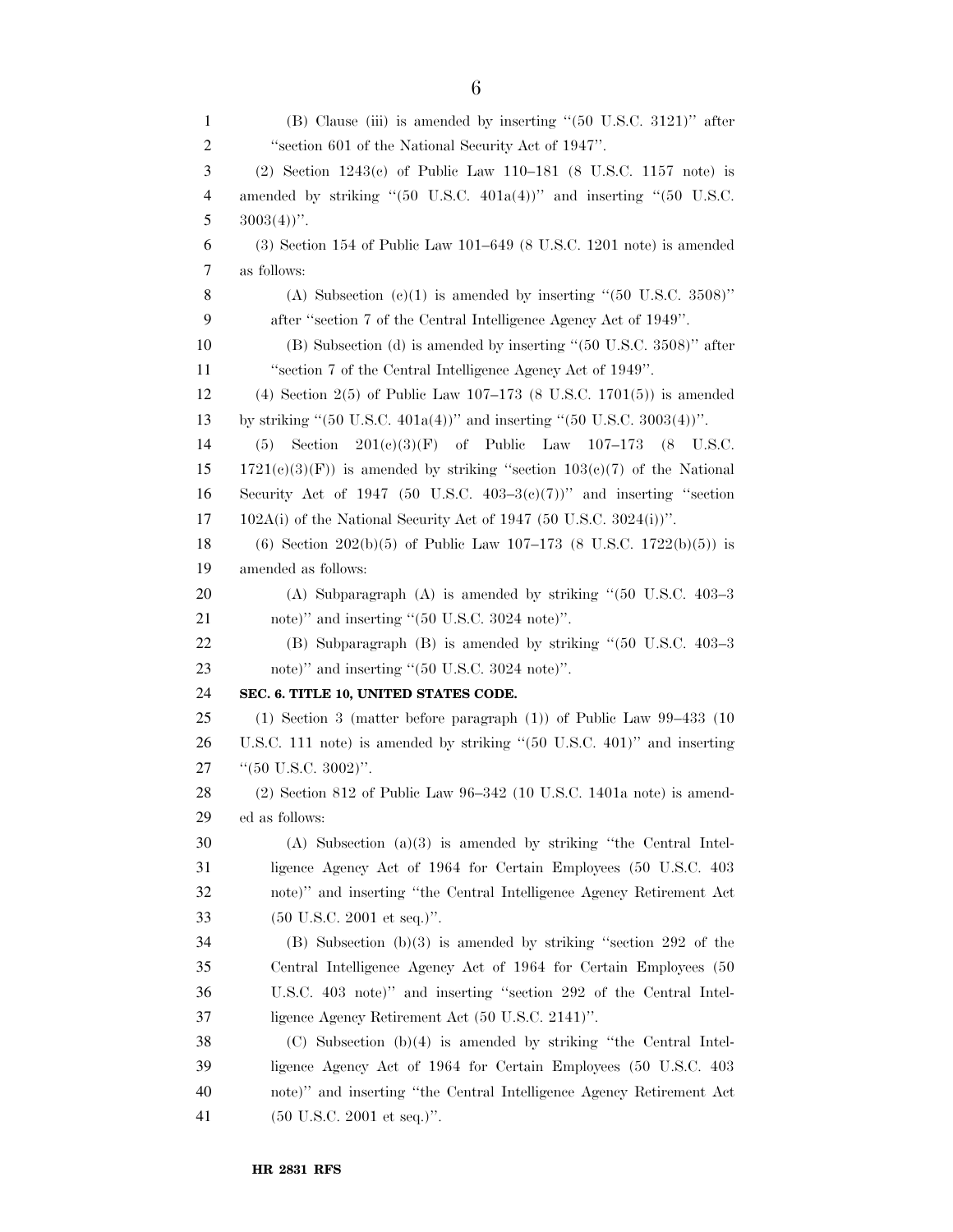(3) Section 1114(a) of Public Law 111–84 (10 U.S.C. 1601 note) is 2 amended by inserting "(50 U.S.C. 3001 et seq.)" after "National Security Act of 1947''. (4) Section 1032(c) of Public Law 107–314 (10 U.S.C. 2358 note) is 5 amended by striking " $(50 \text{ U.S.C. } 401a(4))$ " and inserting " $(50 \text{ U.S.C. } 401a(4))$ "  $3003(4)$ ". **SEC. 7. TITLE 12, UNITED STATES CODE.**  8 Section 1114(a)(5)(C) of Public Law 95–630 (12 U.S.C. 3414(a)(5)(C)) is amended by— (1) inserting ''(50 U.S.C. 3106)'' after ''section 507 of the National Security Act of 1947''; and (2) striking ''(50 U.S.C. 401a)'' and inserting ''(50 U.S.C. 3003)''. **SEC. 8. TITLE 15, UNITED STATES CODE.**  14 (1) Section  $626(h)(2)$  of Public Law  $90-321$  (15 U.S.C. 1681u(h)(2)) is amended by inserting ''(50 U.S.C. 3106)'' after ''section 507 of the Na- tional Security Act of 1947''. 17 (2) Section  $627(f)(2)$  of Public Law 90-321 (15 U.S.C. 1681 $v(f)(2)$ ) is amended by striking ''(50 U.S.C. 415b)'' and inserting ''(50 U.S.C. 3106)''. **SEC. 9. TITLE 18, UNITED STATES CODE.**  (1) Section 1510(e) of title 18, United States Code, is amended by strik-21 ing "(50 U.S.C. 436(b)(1))" and inserting "(50 U.S.C. 3162(b)(1))". (2) Section 2517(6) of title 18, United States Code, is amended by strik- ing ''(50 U.S.C. 401a)'' and inserting ''(50 U.S.C. 3003)''. (3) Section 3239(2) of title 18, United States Code, is amended by strik- ing ''(50 U.S.C. 421)'' and inserting ''(50 U.S.C. 3121)''. (4) Section 118(a) of Public Law 109–177 (18 U.S.C. 3511 note) is 27 amended by striking "(50 U.S.C. 436(b))" and inserting "(50 U.S.C.  $28 \quad 3162(b)$ ". **SEC. 10. TITLE 18 APPENDIX, UNITED STATES CODE.**  Section 13(b) of the Classified Information Procedures Act (18 App. U.S.C.) is amended by inserting ''(50 U.S.C. 3106)'' after ''section 507 of the National Security Act of 1947''. **SEC. 11. TITLE 19, UNITED STATES CODE.**  Section 201(a)(2)(B) of Public Law 112–208 (19 U.S.C. 2434 note) is amended by inserting ''(50 U.S.C. 3161 note)'' after ''national security in- formation)''. **SEC. 12. TITLE 21, UNITED STATES CODE.**  (1) Section 104(e)(3) of Public Law 108–487 (21 U.S.C. 873 note) is 39 amended by striking " $(50 \text{ U.S.C. } 403-3(d)(1))$ " and inserting " $(50 \text{ U.S.C. } 403-3(d)(1))$ "  $3025(d)(1)$ ".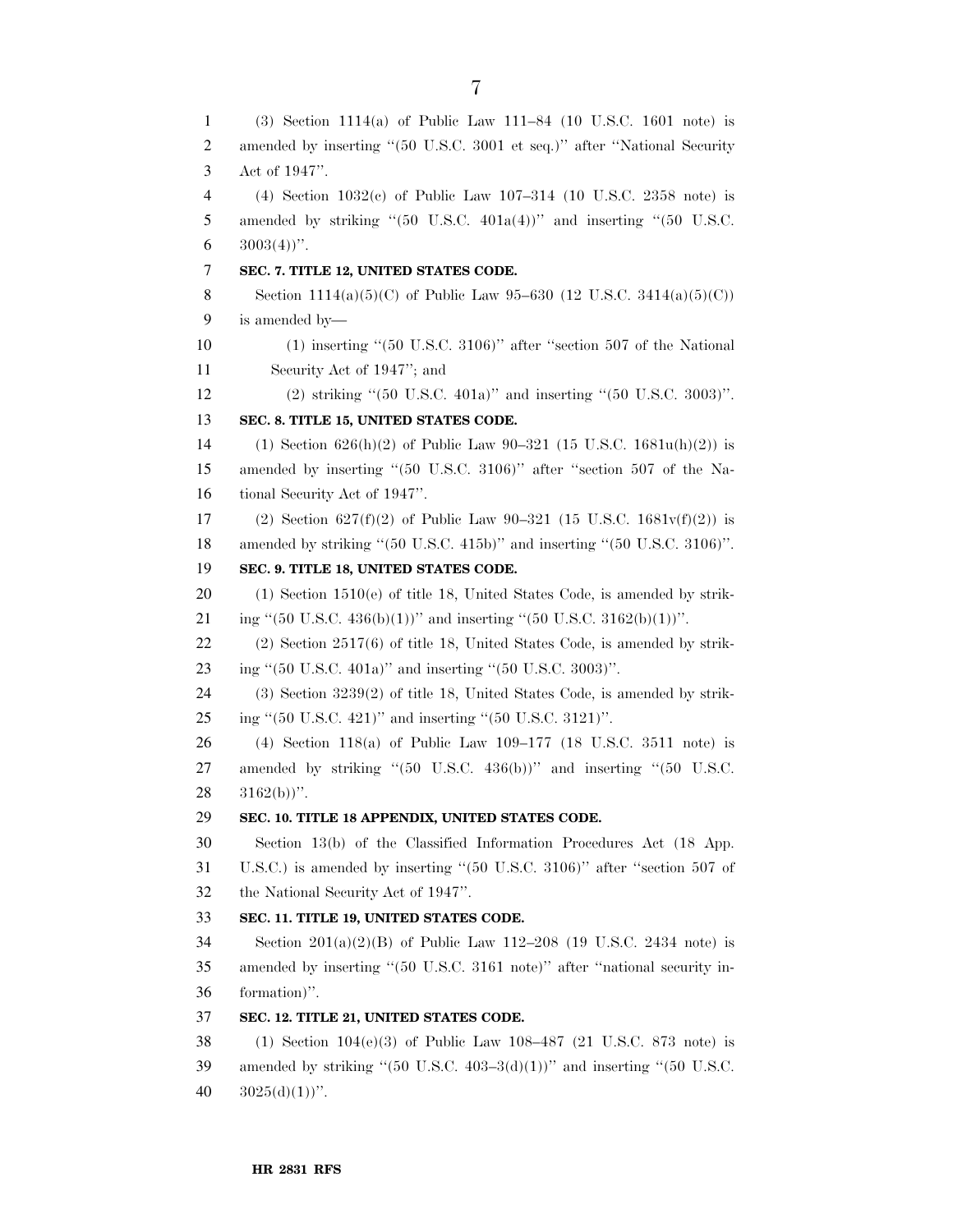(2) Section 704(h) of Public Law 105–277 (21 U.S.C. 1703(h)) is amended by— (A) striking ''(50 U.S.C. 401 et seq.)'' and inserting ''(50 U.S.C. 3001 et seq.)''; and (B) striking ''(50 U.S.C. 403a et seq.)'' and inserting ''(50 U.S.C. 3501 et seq.)''. (3) Section 705(a)(2)(A) of Public Law 105–277 (21 U.S.C. 8 1704(a)(2)(A)) is amended by striking "(50 U.S.C. 401 et seq.)" and in- serting ''(50 U.S.C. 3001 et seq.)''. **SEC. 13. TITLE 22, UNITED STATES CODE.**  (1) Section 4(d)(2) of the Act of December 20, 1945 (22 U.S.C.  $12 \qquad 287b(d)(2)$ , is amended as follows: (A) Subparagraph (A)(iv) is amended by striking ''(50 U.S.C. 413 et seq.)'' and inserting ''(50 U.S.C. 3091 et seq.)''. (B) Subparagraph (B)(iv) is amended by striking ''(50 U.S.C. 413 et seq.)'' and inserting ''(50 U.S.C. 3091 et seq.)''. (2) Section 1012(a)(2) of the Act of January 27, 1948 (22 U.S.C. 18 1442a(a)(2)) is amended by inserting "(50 U.S.C. 3003(4))" after "section 3(4) of the National Security Act of 1947''. 20 (3) Section  $481(b)(2)$  of Public Law  $87-195$  (22 U.S.C. 2291(b)(2)) is amended by inserting ''(50 U.S.C. 3001 note)'' after ''Executive Order 12333''. 23 (4) Section  $1012(c)(2)$  of Public Law 103-337 (22 U.S.C. 2291-4(c)(2)) is amended by— (A) striking ''(50 U.S.C. 401a)'' and inserting ''(50 U.S.C. 3003)''; and (B) inserting ''(50 U.S.C. 3106)'' after ''section 507 of that Act''. 28 (5) Section 502(e) of Public Law 99-83 (22 U.S.C. 2349aa–7(e)) is amended by inserting ''(50 U.S.C. 3001 note)'' after ''Executive Order 12333''. (6) Section 655(b) of Public Law 87–195 (22 U.S.C. 2415(b)) is amend- ed by inserting ''(50 U.S.C. 3091 et seq.)'' after ''title V of the National Security Act of 1947''. (7) Section 1000(a)(7) [div. B, title XI, Sec. 1102(4)] of Public Law 106–113 (22 U.S.C. 2652c note) is amended by striking ''(50 U.S.C.  $401a(4)$ " and inserting "(50 U.S.C. 3003(4))". (8) Section 1607(2) of Public Law 103–160 (22 U.S.C. 2751 note) is amended by striking ''(50 U.S.C. 401a)'' and inserting ''(50 U.S.C. 3003)''. 39 (9) Section 101(d) [div. A, title V, Sec. 594(d)] of Public Law  $105-277$  (22 U.S.C. 2753 note) is amended by inserting ''(50 U.S.C. 3091 et seq.)'' after ''title V of the National Security Act of 1947''.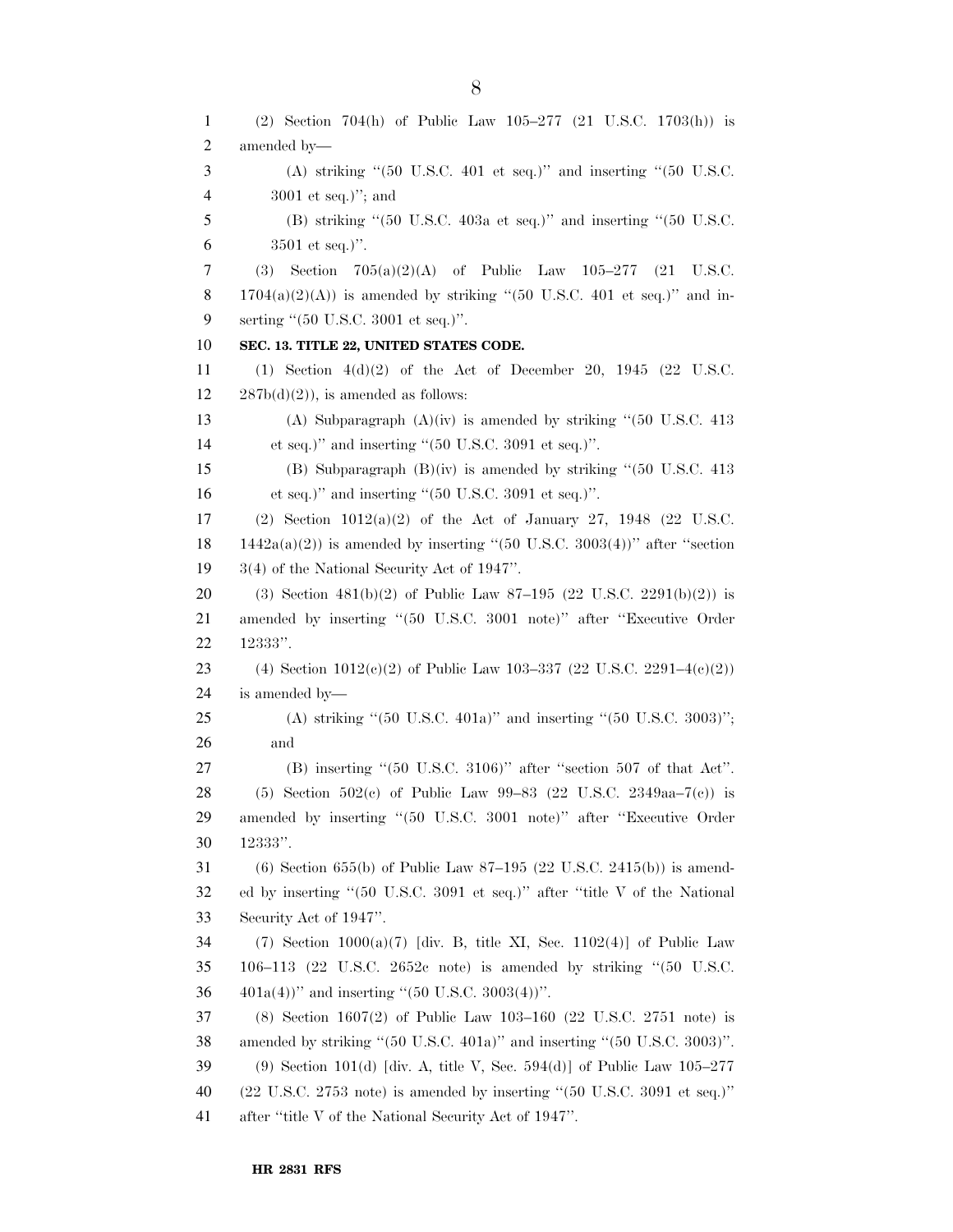1 (10) Section  $36(a)(10)$  (matter after subparagraph (B)) of Public Law 2 90–629 (22 U.S.C. 2776(a)(10)(B) (matter after subparagraph (B))) is amended by striking ''50 U.S.C. 413 et seq.'' and inserting ''50 U.S.C. 3091 et seq.''. 5 (11) Section  $38(g)(1)(A)(x)$  of Public Law  $90-629$  (22 U.S.C. 6 2778 $(g)(1)(A)(x)$  is amended by striking "50 U.S.C. 421" and inserting ''50 U.S.C. 3121''. (12) Title XIV of Public Law 106–65 (22 U.S.C. 2778 note) is amended as follows: 10 (A) Section 1411(c) is amended by striking "(50 U.S.C.  $401a(4)$ )" 11 and inserting "(50 U.S.C. 3003(4))". (B) Section 1412(f) is amended by striking ''(50 U.S.C. 413)'' and 13 inserting "(50 U.S.C. 3091)". (13) Section 40(h) of Public Law 90–629 (22 U.S.C. 2780(h)) is amend- ed by striking ''50 U.S.C. 413 et seq.'' and inserting ''50 U.S.C. 3091 et seq.''. (14) Section 102(b)(2) of Public Law 90–629 (22 U.S.C. 2799aa–  $18 \t1(b)(2)$  is amended as follows: 19 (A) Subparagraph  $(D)(i)$  is amended by striking "(relating" and in- serting ''(50 U.S.C. 3091 et seq.; relating'' after ''title V of the Na-21 tional Security Act of 1947". (B) Subparagraph (G) is amended by striking ''(relating'' and insert-23 ing "(50 U.S.C. 3091 et seq.; relating" after "title V of the National Security Act of 1947''. (15) Section 106(b) of Public Law 99–399 (22 U.S.C. 4805(b)) is amended by inserting ''(50 U.S.C. 3001 note)'' after ''Executive Order 12333''. (16) Section 832(c) of Public Law 107–306 (22 U.S.C. 4861 note) is 29 amended by inserting " $(50 \text{ U.S.C. } 3106(d))$ " after "section  $507(d)$  of the National Security Act of 1947''. (17) Section 3(12) of Public Law 105–292 (22 U.S.C. 6402(12)) is amended by striking ''section 101(i) of the National Security Act of 1947, as added by section 301 of this Act'' and inserting ''section 101(k) of the National Security Act of 1947 (50 U.S.C. 3021(k))''. 35 (18) Section 205(c)(1) of Public Law 111–73 (22 U.S.C. 8425(c)(1)) is amended by striking ''(50 U.S.C. 413 et seq.)'' and inserting ''(50 U.S.C. 3091 et seq.)''. (19) Section 101(2)(A) of Public Law 112–158 (22 U.S.C. 8711(2)(A)) is amended by striking ''(50 U.S.C. 401a(4))'' and inserting ''(50 U.S.C.  $40 \quad 3003(4)$ ".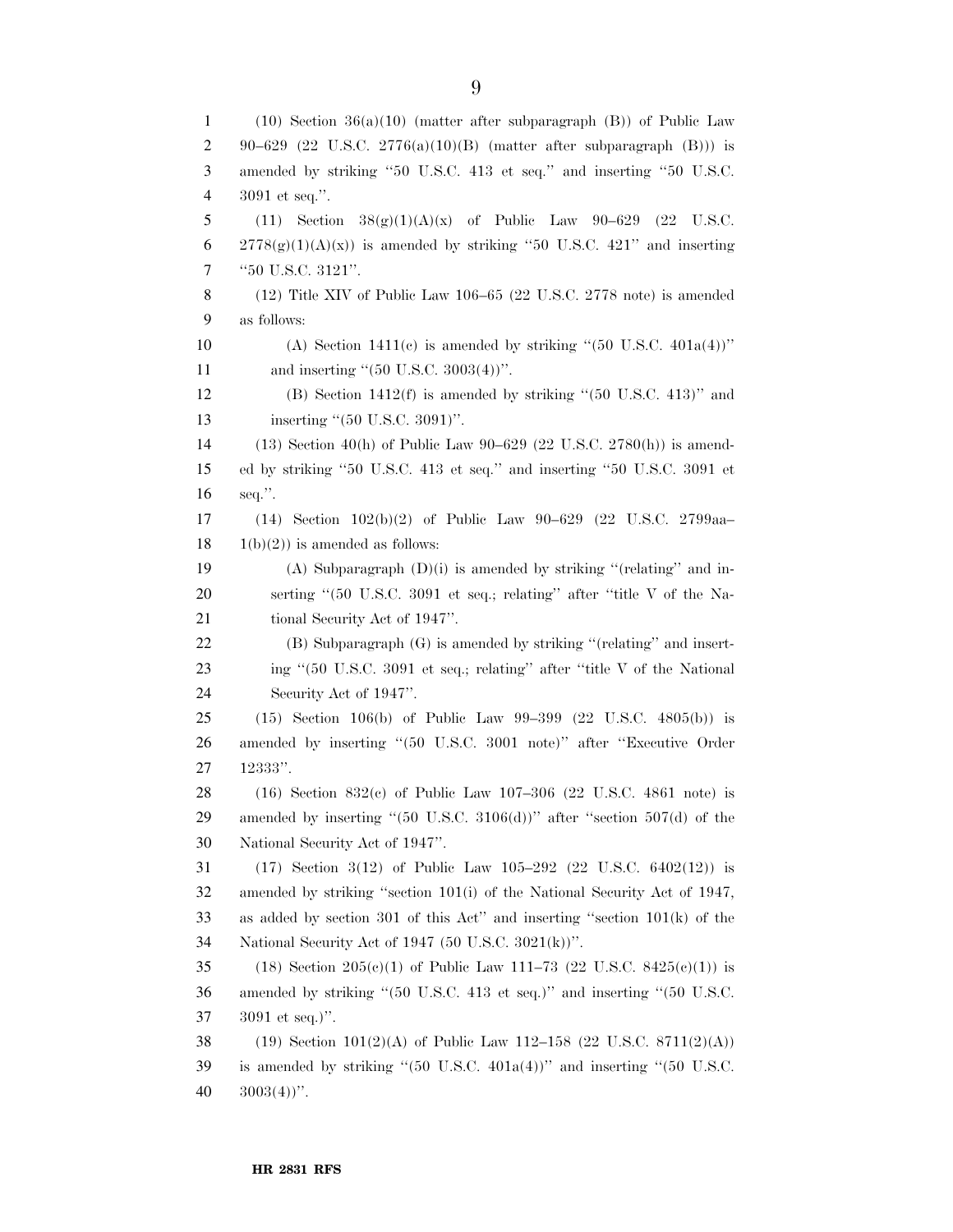| 1  | $(20)$ Section 303(b)(1) of Public Law 112-158 (22 U.S.C. 8743(b)(1))                                 |
|----|-------------------------------------------------------------------------------------------------------|
| 2  | is amended as follows:                                                                                |
| 3  | (A) Subparagraph (D) is amended by striking "50 U.S.C. 413 et                                         |
| 4  | seq." and inserting "50 U.S.C. 3091 et seq.".                                                         |
| 5  | (B) Subparagraph $(F)(i)$ is amended by striking "50 U.S.C. 413 et                                    |
| 6  | seq." and inserting "50 U.S.C. 3091 et seq.".                                                         |
| 7  | SEC. 14. TITLE 26, UNITED STATES CODE.                                                                |
| 8  | Section $912(1)(B)$ of the Internal Revenue Code of 1986 (26 U.S.C.                                   |
| 9  | $912(1)(B)$ ) is amended by striking "(50 U.S.C., sec. 403e)" and inserting                           |
| 10 | " $(50 \text{ U.S.C. } 3505)$ ".                                                                      |
| 11 | SEC. 15. TITLE 28, UNITED STATES CODE.                                                                |
| 12 | (1) Section $2002(e)(2)$ of Public Law 108-458 (28 U.S.C. 532 note) is                                |
| 13 | amended by striking " $(50 \text{ U.S.C. } 403-5b)$ " and inserting " $(50 \text{ U.S.C. } 403-5b)$ " |
| 14 | $3040$ ".                                                                                             |
| 15 | (2) Section 501(a) of Public Law $102-183$ (28 U.S.C. 532 note) is                                    |
| 16 | amended by-                                                                                           |
| 17 | (A) striking " $(50 \text{ U.S.C. } 403)$ " and inserting " $(50 \text{ U.S.C. } 3510)$ ";            |
| 18 | and                                                                                                   |
| 19 | (B) striking " $(50 \text{ U.S.C. } 402 \text{ (note)})$ " and inserting " $(50 \text{ U.S.C. }$      |
| 20 | $3614)$ .                                                                                             |
| 21 | SEC. 16. TITLE 31, UNITED STATES CODE.                                                                |
| 22 | $(1)$ Section 311(a)(2) of title 31, United States Code, is amended by                                |
| 23 | striking " $(50 \text{ U.S.C. } 401a)$ " and inserting " $(50 \text{ U.S.C. } 3003)$ ".               |
| 24 | (2) Section $1031(25)$ of Public Law $106-65$ (31 U.S.C. 1113 note) is                                |
| 25 | amended by striking "(50 U.S.C. 404a)" and inserting "(50 U.S.C. 3043)".                              |
| 26 | (3) Section $3003(d)(18)$ of Public Law $104-66$ (31 U.S.C. 1113 note) is                             |
| 27 | amended by striking "(50 U.S.C. 404a)" and inserting "(50 U.S.C. 3043)".                              |
| 28 | (4) Section 8105 of Public Law 103-139 (31 U.S.C. 1343 note) is                                       |
| 29 | amended by inserting "(50 U.S.C. 3001 note)" after "Executive Order                                   |
| 30 | $12333"$ .                                                                                            |
| 31 | $(5)$ Section 1344 $(c)$ of title 31, United States Code, is amended by insert-                       |
| 32 | ing "(50 U.S.C. 3510(a)(1))" after "section $8(a)(1)$ of the Central Intel-                           |
| 33 | ligence Agency Act of 1949".                                                                          |
| 34 | $(6)$ Section 3524 of title 31, United States Code, is amended as follows:                            |
| 35 | (A) Subsection (d)(2) is amended by striking " $(50 \text{ U.S.C. } 403j(b))$ "                       |
| 36 | and inserting " $(50 \text{ U.S.C. } 3510(b))$ ".                                                     |
| 37 | (B) Subsection (e) is amended by striking " $(50 \text{ U.S.C. } 403j(b))$ " and                      |
| 38 | inserting " $(50 \text{ U.S.C. } 3510(b))$ ".                                                         |
| 39 | SEC. 17. TITLE 41, UNITED STATES CODE.                                                                |
| 40 | $(1)$ Section 2304 $(e)(1)$ of title 41, United States Code, is amended by in-                        |
| 41 | serting "(50 U.S.C. 3001 note)" after "Executive Order 12333".                                        |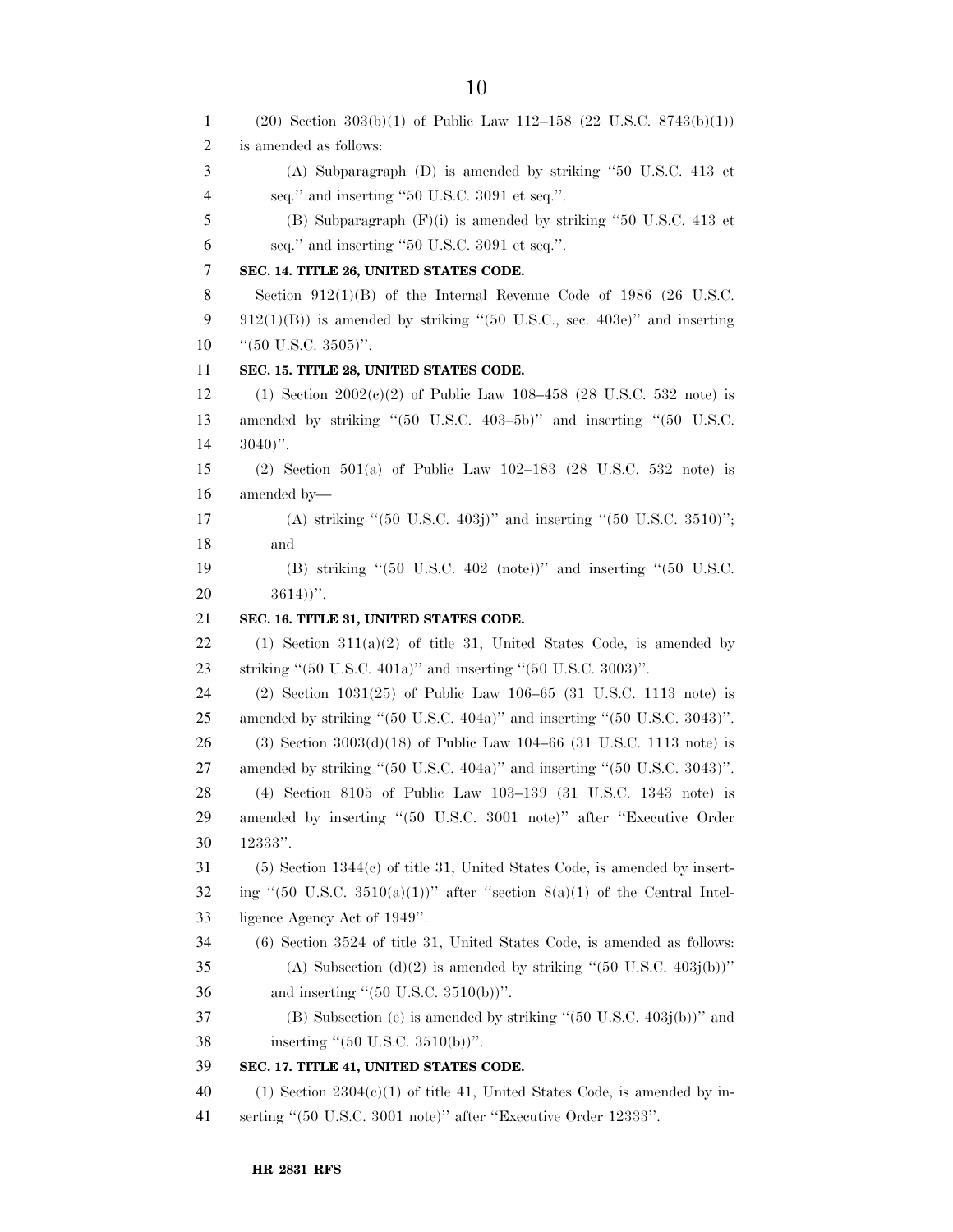(2) Section 4712(f) of title 41, United States Code, is amended by strik-2 ing "(50 U.S.C. 401a(4))" and inserting "(50 U.S.C. 3003(4))". (3) Section 8302(b)(4) of title 41, United States Code, is amended by striking ''(50 U.S.C. 401a)'' and inserting ''(50 U.S.C. 3003)''. **SEC. 18. TITLE 42, UNITED STATES CODE.**  6 (1) Section  $804(e)(3)(B)(i)$  of Public Law 110–53 (42 U.S.C. 2000ee–  $7 \text{ }$  3(c)(3)(B)(i)) is amended by striking "(50 U.S.C. 401 et seq.)" and insert- ing ''(50 U.S.C. 3001 et seq.)''. (2) Section 934(k) of Public Law 110–140 (42 U.S.C. 17373(k)) is amended as follows: 11 (A) Paragraph (2) is amended by striking " $(50 \text{ U.S.C. } 403-1(i))$ " 12 and inserting "(50 U.S.C. 3024(i))". (B) Paragraph (3) is amended by striking ''50 U.S.C. 435 note'' and 14 inserting "50 U.S.C. 3161 note". **SEC. 19. TITLE 44, UNITED STATES CODE.**  (1) Section 2(a)(6) of Public Law 102–526 (44 U.S.C. 2107 note) is amended by inserting ''(50 U.S.C. 3161 note)'' after ''Executive Order No. 12356''. (2) Section 3511(b) of title 44, United States Code, is amended by strik- ing ''operational files as defined by the Central Intelligence Agency Informa- tion Act (50 U.S.C. 431 et seq.)'' and inserting ''operational files as defined by section 701(b) of the National Security Act of 1947 (50 U.S.C.  $23 \quad 3141(b))$ ". **SEC. 20. TITLE 50, UNITED STATES CODE.**  25 (1) Section  $1000(a)(7)$  [div. B, title XI, Sec. 1132(b)] of Public Law 106–113 (50 U.S.C. 1526(b)) is amended by striking ''(50 U.S.C. 413 et seq.)" and inserting "(50 U.S.C. 3091 et seq.)". (2) Section 12 of Public Law 104–172 (50 U.S.C. 1701 note) is amended by inserting ''(50 U.S.C. 3091 et seq.)'' after ''title V of the National Secu- rity Act of 1947''. (3) Section 404(b)(5) of Public Law 110–261 (50 U.S.C. 1801 note) is amended by inserting ''(50 U.S.C. 3001 note)'' after ''Executive Order 12333''. (4) Section 701(b)(5) of Public Law 95–511 (50 U.S.C. 1881(b)(5)) is amended by striking ''(50 U.S.C. 401a(4))'' and inserting ''(50 U.S.C.  $36 \quad 3003(4)$ ". (5) Section 801(7) of Public Law 95–511 (50 U.S.C. 1885(7)) is amend- ed by striking ''(50 U.S.C. 401a(4))'' and inserting ''(50 U.S.C. 3003(4))''. 39 (6) Section  $806(a)(3)$  of Public Law 102–183 (50 U.S.C. 1906(a)(3)) is amended by inserting ''(50 U.S.C. 3106)'' after ''section 507 of the Na-tional Security Act of 1947''.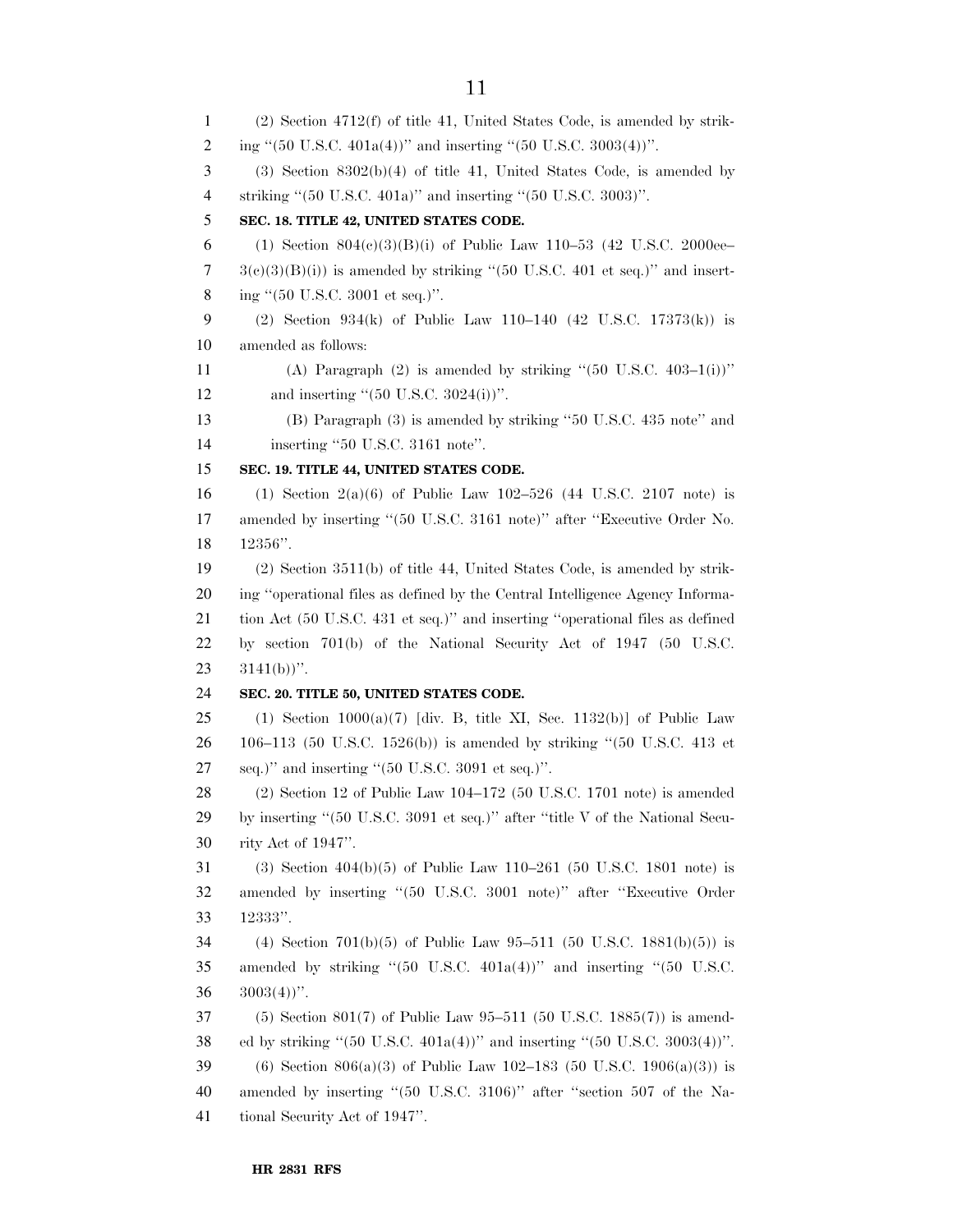| $\mathbf{1}$ | (7) Section 214(c) of Public Law $94-522$ (50 U.S.C. 2001 note) is                                            |
|--------------|---------------------------------------------------------------------------------------------------------------|
| 2            | amended by striking "section 221(a) of the Central Intelligence Agency Re-                                    |
| 3            | tirement Act of 1964 for Certain Employees, as amended (78 Stat. 1043;                                        |
| 4            | 50 U.S.C. 403 note)" and inserting "section $221(a)$ of the Central Intel-                                    |
| 5            | ligence Agency Retirement Act $(50 \text{ U.S.C. } 2031(a))$ ".                                               |
| 6            | (8) Section 201(c) of Public Law 88-643 (50 U.S.C. 2011(c)) is amended                                        |
| 7            | by striking "(50 U.S.C. 403–3(e)(1))" and inserting "(50 U.S.C. 3024(i))"                                     |
| 8            | after "section 102A(i) of the National Security Act of 1947".                                                 |
| 9            | (9) Section $203(e)(2)$ of Public Law $103-178$ (50 U.S.C. 2032 note) is                                      |
| 10           | amended by inserting " $(50 \text{ U.S.C. } 3516(d))$ " after "Section 16(d) of the                           |
| 11           | Central Intelligence Agency Act of 1949".                                                                     |
| 12           | $(10)$ Section 295 of Public Law 88–643 (50 U.S.C. 2144) is amended                                           |
| 13           | by inserting "(50 U.S.C. 3518)" after "section 18 of the Central Intel-                                       |
| 14           | ligence Agency Act of 1949".                                                                                  |
| 15           | $(11)$ Section 1338(2) of Public Law 107-228 (50 U.S.C. 2357f(2)) is                                          |
| 16           | amended by striking "(50 U.S.C. 413 et seq.)" and inserting "(50 U.S.C.                                       |
| 17           | $3091$ et seq.)".                                                                                             |
| 18           | $(12)$ Section $234(d)(2)$ of Public Law 105–85 (50 U.S.C. $2367(d)(2)$ ) is                                  |
| 19           | amended by striking "(50 U.S.C. 401a)" and inserting "(50 U.S.C. 3003)".                                      |
| 20           | $(13)$ Section 3281(3) of Public Law 106-65 (50 U.S.C. 2471(3)) is                                            |
| 21           | amended by-                                                                                                   |
| 22           | (A) striking " $(50 \text{ U.S.C. } 401 \text{ note})$ " and inserting " $(50 \text{ U.S.C. } 3001 \text{ s}$ |
| 23           | note)"; and                                                                                                   |
| 24           | (B) striking "(50 U.S.C. 435 note)" and inserting "(50 U.S.C. 3161)                                           |
| 25           | note)".                                                                                                       |
| 26           | (14) Subtitle H of Public Law 108-458 (50 U.S.C. 3001 note) is amend-                                         |
| 27           | ed as follows:                                                                                                |
| 28           | (A) Section 1091(b) is amended by inserting " $(50 \text{ U.S.C. } 3025)$ "                                   |
| 29           | after "section 103 of the National Security Act of 1947".                                                     |
| 30           | $(B)$ Section 1092(b) is amended by striking "as added by section                                             |
| 31           | $1021(a)$ of this Act" and inserting "as added by section 1021 of this                                        |
| 32           | Act $(50 \text{ U.S.C. } 3056(i))$ ".                                                                         |
| 33           | (C) Section $1097(b)(3)$ is amended by inserting "(50 U.S.C. 3024)"                                           |
| 34           | after "section 102A of the National Security Act of 1947".                                                    |
| 35           | $(15)$ Section 803 of Public Law 108-487 (50 U.S.C. 3001 note) is                                             |
| 36           | amended as follows:                                                                                           |
| 37           | (A) Subsection (a)(1) is amended by inserting " $(50 \text{ U.S.C. } 3023)$ "                                 |
| 38           | after "section 102 of the National Security Act of 1947, as amended                                           |
| 39           | by section 1011(a) of the National Security Intelligence Reform Act of                                        |
| 40           | $2004"$ .                                                                                                     |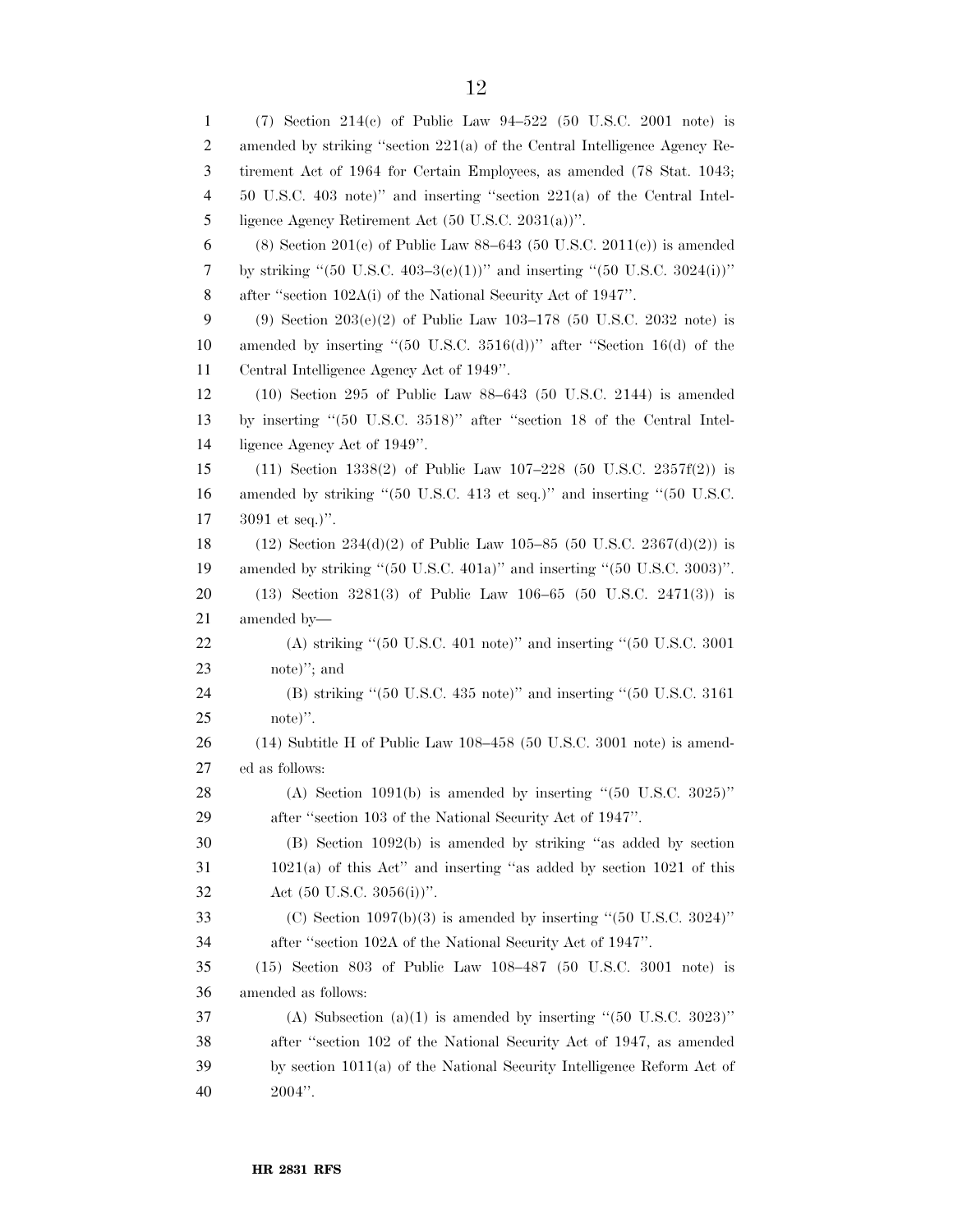| 1              | (B) Subsection (a)(3) is amended by inserting " $(50 \text{ U.S.C. } 3023)$ "                                              |
|----------------|----------------------------------------------------------------------------------------------------------------------------|
| $\overline{c}$ | after "section 102 of the National Security Act of 1947, as so amend-                                                      |
| 3              | $ed$ ".                                                                                                                    |
| 4              | (C) Subsection (b)(1) is amended by inserting " $(50 \text{ U.S.C. } 3036)$ "                                              |
| 5              | after "section 104A of the National Security Act of 1947, as amended                                                       |
| 6              | by section 1011(a) of the National Security Intelligence Reform Act of                                                     |
| 7              | $2004"$ .                                                                                                                  |
| 8              | (D) Subsection (b)(2) is amended by inserting " $(50 \text{ U.S.C. } 3036)$ "                                              |
| 9              | after "section 104A of the National Security Act of 1947, as so amend-                                                     |
| 10             | ed".                                                                                                                       |
| 11             | $(16)$ Section $701(a)(3)$ of Public Law $111-259$ (50 U.S.C. 3001 note) is                                                |
| 12             | amended by striking "50 U.S.C. 401 note" and inserting "50 U.S.C. 3001                                                     |
| 13             | note".                                                                                                                     |
| 14             | $(17)$ Section $1011(2)$ of Public Law $107-306$ (50 U.S.C. 3001 note) is                                                  |
| 15             | amended by striking " $(50 \text{ U.S.C. } 401a(4))$ " and inserting " $(50 \text{ U.S.C. } 401a(4))$ "                    |
| 16             | $3003(4)$ ".                                                                                                               |
| 17             | $(18)$ Section 2(2) of Public Law 112–87 (50 U.S.C. 3003 note) is amend-                                                   |
| 18             | ed by striking "(50 U.S.C. 401a(4))" and inserting "(50 U.S.C. 3003(4))".                                                  |
| 19             | $(19)$ Section $2(2)$ of Public Law $111-259$ (50 U.S.C. 3003 note) is                                                     |
| 20             | amended by striking " $(50 \text{ U.S.C. } 401a(4))$ " and inserting " $(50 \text{ U.S.C. } 401a(4))$ "                    |
| 21             | $3003(4)$ ".                                                                                                               |
| 22             | $(20)$ Section 102A of the National Security Act of 1947 (50 U.S.C. 3024)                                                  |
| 23             | is amended as follows:                                                                                                     |
| 24             | (A) Subsection $(m)(1)$ is amended by striking "(50 U.S.C. 403a et                                                         |
| 25             | seq.)" and inserting " $(50 \text{ U.S.C. } 3501 \text{ et seq.})$ ".                                                      |
| 26             | (B) Subsection $(m)(2)$ is amended by inserting "(50 U.S.C. 3501 et                                                        |
| 27             | seq.)" after "the Central Intelligence Agency Act of 1949".                                                                |
| 28             | $(C)$ Subsection $(n)(1)$ is amended by—                                                                                   |
| 29             | (i) striking " $(50 \text{ U.S.C. } 403a \text{ et seq.})$ " and inserting " $(50 \text{ V.S.C. } 403a \text{ et seq.})$ " |
| 30             | U.S.C. $3501$ et seq.)"; and                                                                                               |
| 31             | (ii) striking "50 U.S.C. $403j(b)$ " and inserting "50 U.S.C.                                                              |
| 32             | $3510(b)$ ".                                                                                                               |
| 33             | (D) Subsection $(n)(3)(C)$ is amended by striking "(50 U.S.C.                                                              |
| 34             | $403e(d)$ " and inserting "(50 U.S.C. 3503(d))".                                                                           |
| 35             | (E) Subsection $(n)(3)(D)$ is amended by inserting "(50 U.S.C.                                                             |
| 36             | 3503(d))" after "section 3(d) of the Central Intelligence Agency Act                                                       |
| 37             | of 1949".                                                                                                                  |
| 38             | (F) Subsection $(n)(4)(A)$ is amended by striking "(50 U.S.C. 403c)                                                        |
| 39             | and $403j(a)$ )" and inserting "(50 U.S.C. 3503 and 3510(a))".                                                             |
| 40             | (G) Subsection $(n)(4)(I)$ is amended by striking "(50 U.S.C. 403c)                                                        |
| 41             | and $403j(a)$ )" and inserting "(50 U.S.C. 3503 and 3510(a))".                                                             |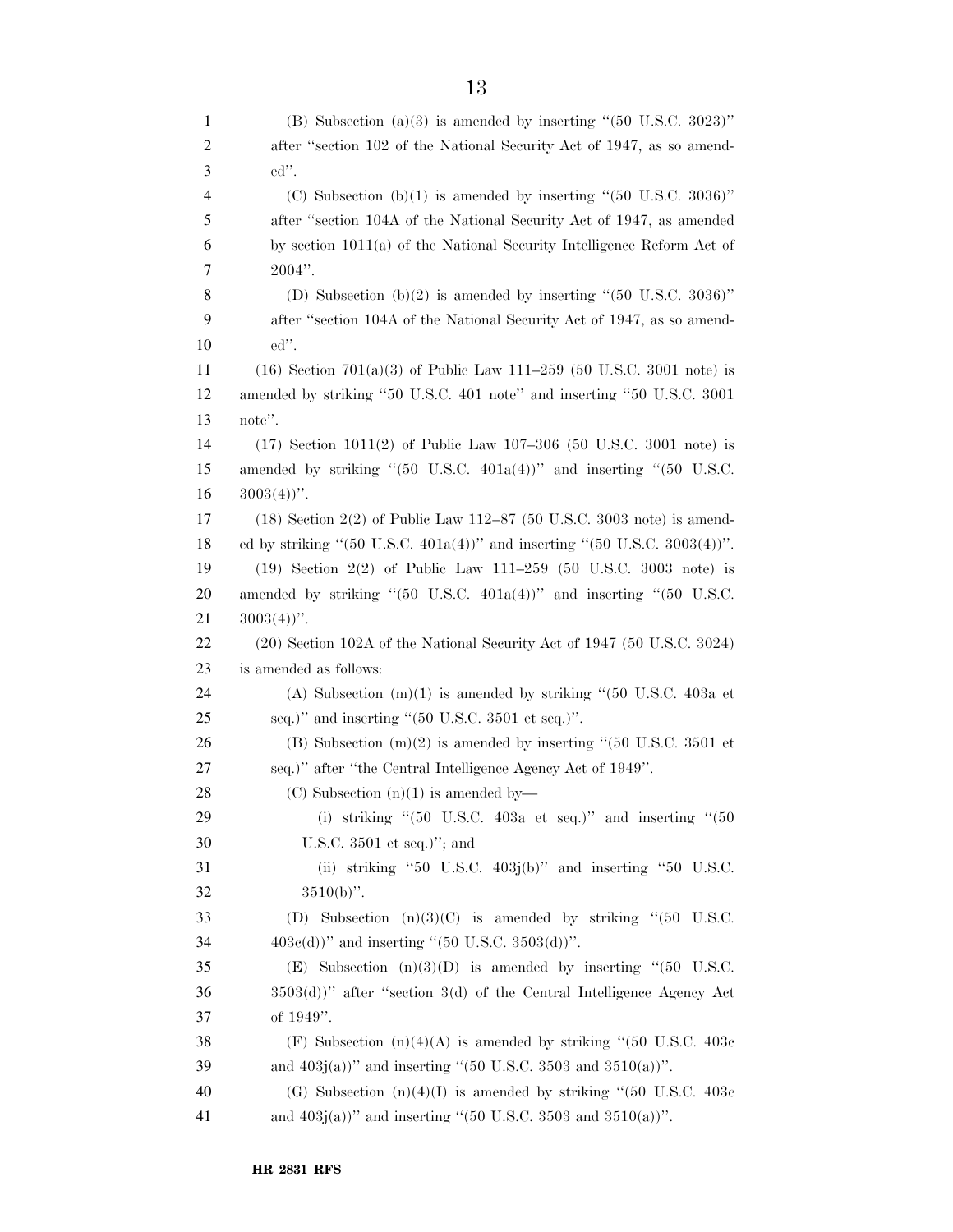| 1              | (H) Subsection $(t)(2)$ is amended by striking "as defined in section                                   |
|----------------|---------------------------------------------------------------------------------------------------------|
| $\overline{c}$ | $606(1)$ " and inserting "as defined in section $605(1)$ (50 U.S.C.                                     |
| 3              | $3126(1)$ ".                                                                                            |
| 4              | $(21)$ Section 1013(b) of Public Law 108-458 (50 U.S.C. 3024 note) is                                   |
| 5              | amended by striking " $(50 \text{ U.S.C. } 401a(7))$ " and inserting " $(50 \text{ U.S.C. } 401a(7))$ " |
| 6              | $3003(7)$ ".                                                                                            |
| 7              | $(22)$ Section $2(2)$ of Public Law 112–18 (50 U.S.C. 3024 note) is amend-                              |
| 8              | ed by striking "(50 U.S.C. 401a(4))" and inserting "(50 U.S.C. 3003(4))".                               |
| 9              | $(23)$ Section 103 of the National Security Act of 1947 (50 U.S.C. 3025)                                |
| 10             | is amended as follows:                                                                                  |
| 11             | (A) Subsection (c)(3) is amended by inserting " $(50 \text{ U.S.C. } 3026)$ "                           |
| 12             | after "section 103A".                                                                                   |
| 13             | (B) Subsection (d)(2) is amended by inserting " $(50 \text{ U.S.C. } 3001$                              |
| 14             | note)" after "section 1091 of the National Security Intelligence Reform                                 |
| 15             | Act of $2004$ ".                                                                                        |
| 16             | (C) Subsection (e)(1) is amended by striking " $(50 \text{ U.S.C. } 401a(4))$ "                         |
| 17             | and inserting " $(50 \text{ U.S.C. } 3003(4))$ ".                                                       |
| 18             | $(24)$ Section $103B(c)(1)(C)$ of the National Security Act of 1947 (50                                 |
| 19             | U.S.C. $3027(e)(1)(C)$ is amended by inserting "(50 U.S.C. 3024)" after                                 |
| 20             | "section 102A".                                                                                         |
| 21             | $(25)$ Section 103F(a) of the National Security Act of 1947 (50 U.S.C.                                  |
| 22             | $3031(a)$ ) is amended by striking "(title IX of Public Law 107-306; 50                                 |
| 23             | U.S.C. 402b et seq.)" and inserting " $(50 \text{ U.S.C. } 3382)$ ".                                    |
| 24             | $(26)$ Section 103H(k) of the National Security Act of 1947 (50 U.S.C.                                  |
| 25             | $3033(k)$ is amended as follows:                                                                        |
| 26             | (A) Paragraph $(3)(A)(ii)(III)$ is amended by inserting "(50 U.S.C.                                     |
| 27             | $3041$ )" after "section $106$ ".                                                                       |
| 28             | (B) Paragraph $(5)(H)$ is amended by striking " $(50 \text{ U.S.C. } 403q(d))$ "                        |
| 29             | and inserting " $(50 \text{ U.S.C. } 3517(d))$ ".                                                       |
| 30             | (27) Section 103I of the National Security Act of 1947 (50 U.S.C. 3034)                                 |
| 31             | is amended as follows:                                                                                  |
| 32             | (A) Subsection $(b)(3)(A)$ is amended by inserting "(50 U.S.C.                                          |
| 33             | $3103$ )" after "section $506G$ ".                                                                      |
| 34             | (B) Subsection (b)(4) is amended by inserting " $(50 \text{ U.S.C. } 3103)$ "                           |
| 35             | after "section 506G".                                                                                   |
| 36             | (C) Subsection (b) $(5)$ is amended by inserting " $(50 \text{ U.S.C. } 3103)$ "                        |
| 37             | after "section 506G".                                                                                   |
| 38             | (D) Subsection $(e)(1)$ is amended by inserting " $(50 \text{ U.S.C.})$                                 |
| 39             | $3097(e)$ " after "section $506A(e)$ ".                                                                 |
| 40             | (E) Subsection (e)(2) is amended by inserting " $(50 \text{ U.S.C. } 3103(f))$ "                        |
| 41             | after "section $506G(f)$ ".                                                                             |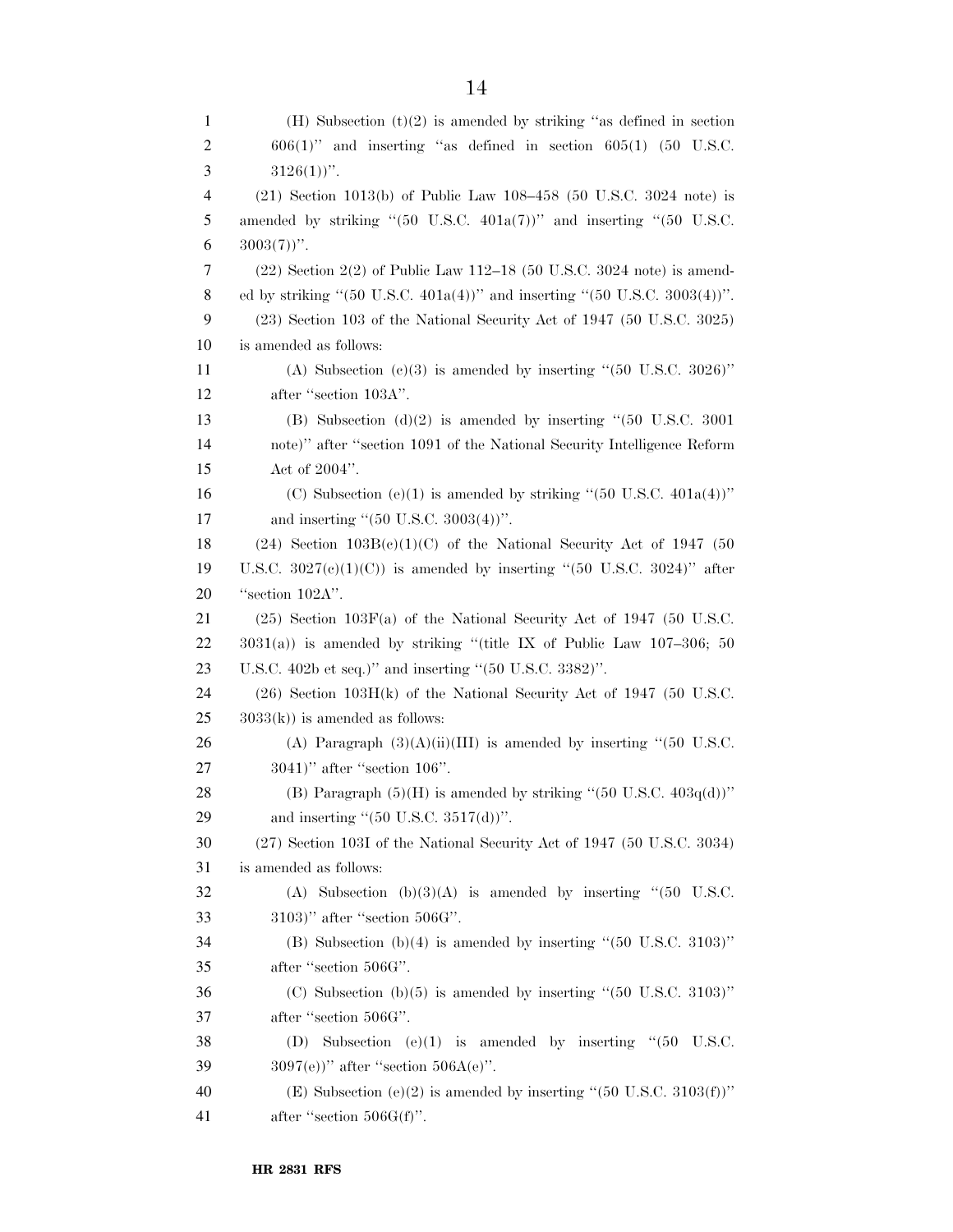| 1              | (F) Subsection (e)(3) is amended by inserting "(50 U.S.C. 3099(e))"                    |
|----------------|----------------------------------------------------------------------------------------|
| $\overline{c}$ | after "section $506C(e)$ ".                                                            |
| 3              | $(28)$ Section 104(b) of the National Security Act of 1947 (50 U.S.C.                  |
| 4              | $3035(b)$ ) is amended by inserting "(50 U.S.C. $3036(c)$ )" after "section            |
| 5              | $104A(e)$ .                                                                            |
| 6              | $(29)$ Section $423(c)(1)$ of Public Law 111-259 (50 U.S.C. 3037 note) is              |
| 7              | amended by inserting "(50 U.S.C. 3037)" after "section 104B of the Na-                 |
| 8              | tional Security Act of 1947".                                                          |
| 9              | (30) Section 105 of the National Security Act of 1947 (50 U.S.C. 3038)                 |
| 10             | is amended as follows:                                                                 |
| 11             | $(A)$ Subsection (a) (matter before paragraph $(1)$ ) is amended by in-                |
| 12             | serting "(50 U.S.C. 3023, 3024)" after "sections 102 and 102A".                        |
| 13             | $(B)$ Subsection (b) (matter before paragraph $(1)$ ) is amended by in-                |
| 14             | serting "(50 U.S.C. 3023, 3024)" after "sections 102 and 102A of this                  |
| 15             | Act".                                                                                  |
| 16             | $(31)$ Section $1032(b)(1)$ of Public Law 112–81 (50 U.S.C. 3043 note) is              |
| 17             | amended by striking "(50 U.S.C. 404a)" and inserting "(50 U.S.C. 3043)".               |
| 18             | $(32)$ Section 112(c) of the National Security Act of 1947 (50 U.S.C.                  |
| 19             | $3047(c)$ ) is amended as follows:                                                     |
| 20             | $(A)$ Paragraph $(1)$ is amended to read: " $(1)$ impair or otherwise af-              |
| 21             | fect the authority of the Director of National Intelligence to protect in-             |
| 22             | telligence sources and methods from unauthorized disclosure pursuant                   |
| 23             | to section 102A(i) of this Act $(50 \text{ U.S.C. } 3024(i))$ ; or".                   |
| 24             | $(B)$ Paragraph $(2)$ is amended by inserting " $(50 \text{ U.S.C. } 3091 \text{ et }$ |
| 25             | seq.)" after "title V of this Act".                                                    |
| 26             | $(33)$ Section 115(c)(1) (matter before subparagraph (A)) of the National              |
| 27             | Security Act of 1947 (50 U.S.C. $3052(e)(1)$ (matter before subparagraph               |
| 28             | $(A))$ is amended by inserting "(50 U.S.C. 3003(4))" after "section 3(4)".             |
| 29             | $(34)$ Section 118 $(e)$ of the National Security Act of 1947 (50 U.S.C.               |
| 30             | $3055(c)$ ) is amended by inserting "(50 U.S.C. 3106)" after "section 507".            |
| 31             | $(35)$ Section 119 of the National Security Act of 1947 (50 U.S.C. 3056)               |
| 32             | is amended as follows:                                                                 |
| 33             | (A) Subsection (e)(1) is amended by inserting " $(50 \text{ U.S.C. } 3024(b))$ "       |
| 34             | after "section $102A(b)$ ".                                                            |
| 35             | (B) Subsection (e)(2) is amended by inserting " $(50$<br>U.S.C.                        |
| 36             | $3024(b)$ " after "section $102A(b)$ ".                                                |
| 37             | (C) Subsection $(f)(1)(E)$ is amended by inserting "(50 U.S.C.                         |
| 38             | $3024(b)$ " after "section $102A(b)$ ".                                                |
| 39             | $(36)$ Section 311(b)(1) of Public Law 108-177 (50 U.S.C. 3072a(1)) is                 |
| 40             | amended by inserting "(50 U.S.C. 3072)" after "section 302 of the Na-                  |
| 41             | tional Security Act of 1947".                                                          |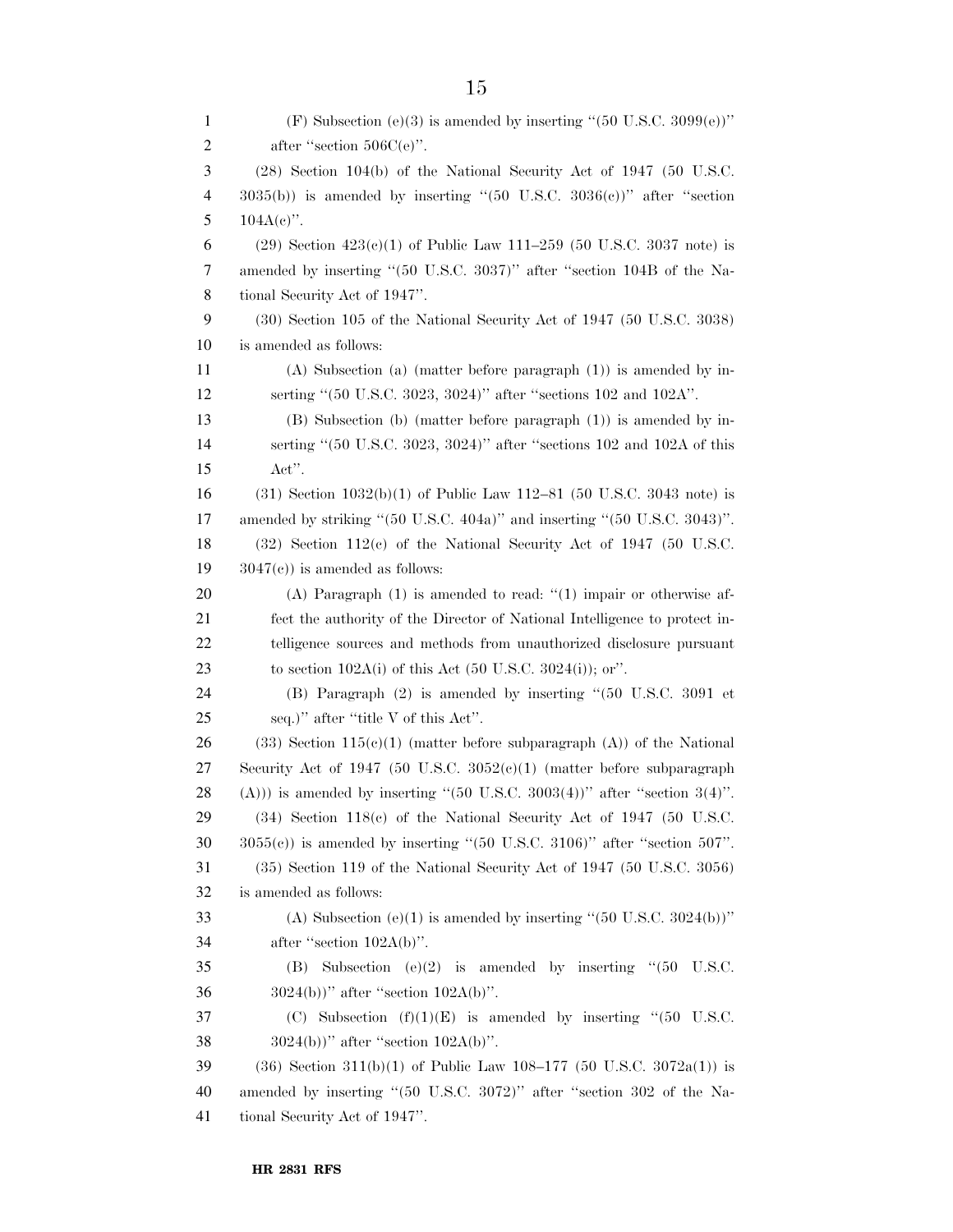| 1  | $(37)$ Section 307 of the National Security Act of 1947 (50 U.S.C. 3074)                       |
|----|------------------------------------------------------------------------------------------------|
| 2  | is amended by inserting "(50 U.S.C. 3023, 3025, 3035, 3038, 3091 et seq.,                      |
| 3  | 3121 et seq., and 3141 et seq.)" after "sections 102, 103, 104, 105 and                        |
| 4  | titles V, VI, and VII".                                                                        |
| 5  | (38) Section 501 of the National Security Act of 1947 (50 U.S.C. 3091)                         |
| 6  | is amended as follows:                                                                         |
| 7  | (A) Subsection (a)(1) is amended by inserting " $(50 \text{ U.S.C. } 3091 \text{ et }$         |
| 8  | seq.)" after "this title".                                                                     |
| 9  | (B) Subsection (a)(2) is amended by inserting "(50 U.S.C. 3091 et                              |
| 10 | seq.)" after "this title".                                                                     |
| 11 | $(C)$ Subsection $(c)$ is amended by inserting " $(50 \text{ U.S.C. } 3091 \text{ et }$        |
| 12 | seq.)" after "this title".                                                                     |
| 13 | (D) Subsection (d) is amended by inserting "(50 U.S.C. 3091 et                                 |
| 14 | seq.)" after "this title".                                                                     |
| 15 | (E) Subsection (f) is amended by inserting " $(50 \text{ U.S.C. } 3093(e))$ "                  |
| 16 | after "section $503(e)$ ".                                                                     |
| 17 | $(39)$ Section $502(a)(1)$ of the National Security Act of 1947 (50 U.S.C.                     |
| 18 | $3092(a)(1)$ is amended by inserting "(50 U.S.C. 3093(e))" after "section                      |
| 19 | $503(e)$ ".                                                                                    |
| 20 | $(40)$ Section $405(a)$ of Public Law $102-88$ (50 U.S.C. 3092 note) is                        |
| 21 | amended by inserting " $(50 \text{ U.S.C. } 3091 \text{ et seq.})$ " after "title V of the Na- |
| 22 | tional Security Act of 1947".                                                                  |
| 23 | (41) Section 503 of the National Security Act of 1947 (50 U.S.C. 3093)                         |
| 24 | is amended as follows:                                                                         |
| 25 | (A) Subsection (d) $(2)(D)$ is amended by inserting "(50 U.S.C.                                |
| 26 | $3094$ )" after "section $504$ ".                                                              |
| 27 | $(B)$ Subsection (e) (matter before paragraph $(1)$ ) is amended by in-                        |
| 28 | serting " $(50 \text{ U.S.C. } 3091 \text{ et seq.})$ " after "this title".                    |
| 29 | $(42)$ Section 504 of the National Security Act of 1947 (50 U.S.C. 3094)                       |
| 30 | is amended as follows:                                                                         |
| 31 | (A) Subsection (a)(2) is amended by inserting " $(50 \text{ U.S.C. } 3093)$ "                  |
| 32 | after "section 503 of this Act".                                                               |
| 33 | (B) Subsection (c) is amended by—                                                              |
| 34 | (i) inserting " $(50 \text{ U.S.C. } 3093(e))$ " after "section $503(e)$ "; and                |
| 35 | (ii) inserting " $(50 \text{ U.S.C. } 3093)$ " after "section $503$ ".                         |
| 36 | $(43)$ Section 312(d) of Public Law 108-177 (50 U.S.C. 3097 note) is                           |
| 37 | amended as follows:                                                                            |
| 38 | (A) Paragraph $(2)$ is amended by inserting " $(50 \text{ U.S.C. } 3097)$ " after              |
| 39 | "section 506A of the National Security Act of 1947".                                           |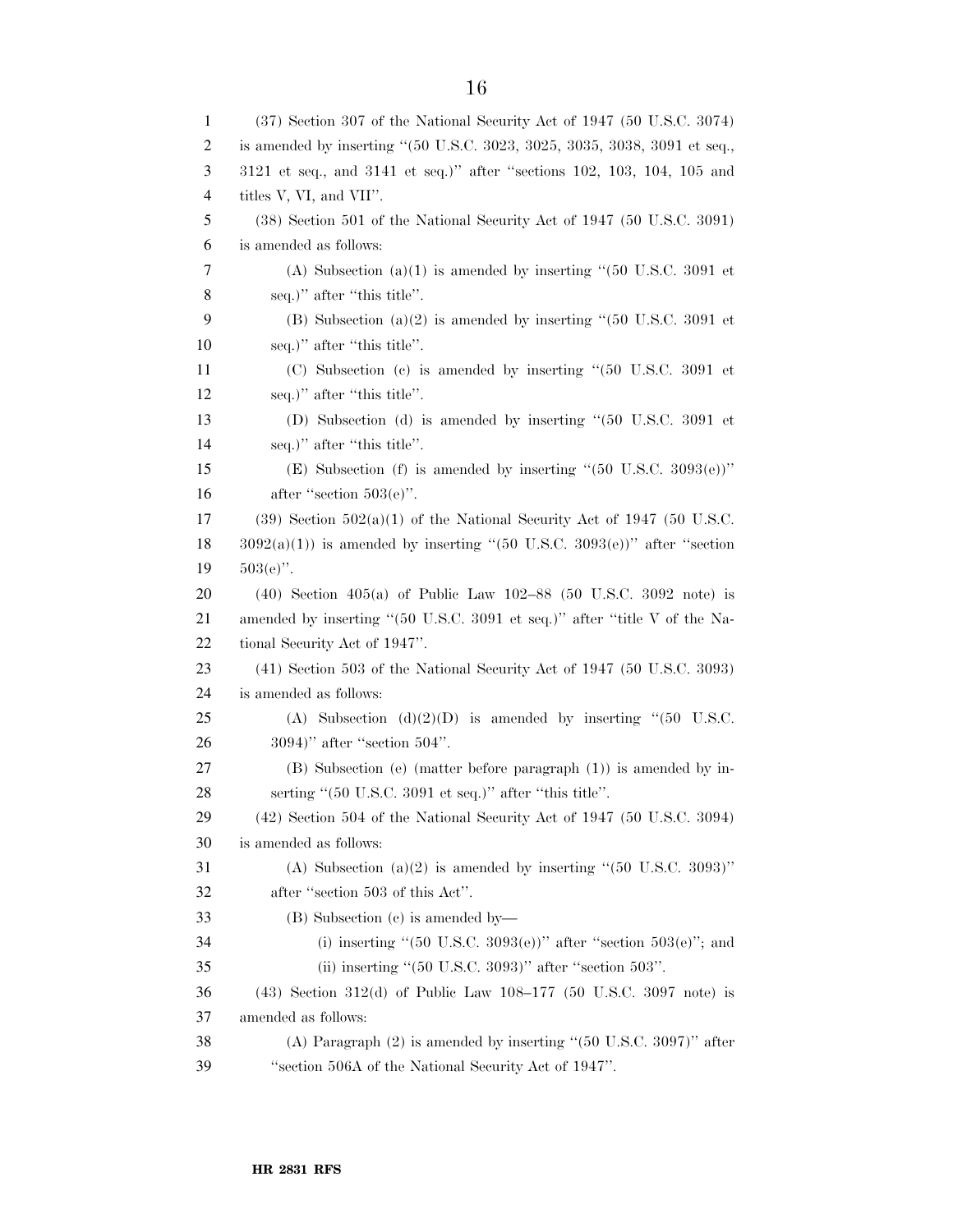| $\mathbf{1}$   | (B) Paragraph $(3)$ is amended by inserting " $(50 \text{ U.S.C. } 3097(e))$ "                                                               |
|----------------|----------------------------------------------------------------------------------------------------------------------------------------------|
| $\overline{c}$ | after "subsection (e) of section 506A of the National Security Act of                                                                        |
| 3              | 1947".                                                                                                                                       |
| 4              | $(44)$ Section 305(b) of Public Law 111–259 (50 U.S.C. 3098 note) is                                                                         |
| 5              | amended by inserting "(50 U.S.C. 3098(b))" after "section 506B(b) of the                                                                     |
| 6              | National Security Act of 1947".                                                                                                              |
| 7              | $(45)$ Section $506C(e)(3)$ of the National Security Act of 1947 (50 U.S.C.                                                                  |
| 8              | $3099(e)(3)$ ) is amended by inserting "(50 U.S.C. $3097(e)$ )" after "section                                                               |
| 9              | $506A(e)$ ".                                                                                                                                 |
| 10             | $(46)$ Section 322(b) of Public Law 111–259 (50 U.S.C. 3100 note) is                                                                         |
| 11             | amended as follows:                                                                                                                          |
| 12             | (A) Paragraph (1) is amended by inserting " $(50 \text{ U.S.C. } 3100(f))$ "                                                                 |
| 13             | after "subsection (f) of such section 506D of the National Security Act                                                                      |
| 14             | of 1947".                                                                                                                                    |
| 15             | (B) Paragraph $(2)(A)$ is amended by inserting "(50 U.S.C.                                                                                   |
| 16             | $(3100(b))$ " after "subsection (b) of such section $506D$ ".                                                                                |
| 17             | (47) Section 506E of the National Security Act of 1947 (50 U.S.C.                                                                            |
| 18             | 3101) is amended as follows:                                                                                                                 |
| 19             | (A) Subsection (a) $(1)(A)$ is amended by inserting "50 U.S.C.                                                                               |
| 20             | $3102(e)$ " after "section $506F(e)$ ".                                                                                                      |
| 21             | (B) Subsection $(a)(3)(A)(ii)$ is amended by inserting "50 U.S.C.                                                                            |
| 22             | $3102(e)$ " after "section $506F(e)$ ".                                                                                                      |
| 23             | (C) Subsection (a)(5) is amended by inserting "(50 U.S.C. 3097(e))"                                                                          |
| 24             | after "section $506A(e)$ ".                                                                                                                  |
| 25             | (D) Subsection (a) $(7)$ is amended by inserting " $(50 \text{ U.S.C.})$                                                                     |
| 26             | $3097(e)$ " after "section $506A(e)$ ".                                                                                                      |
| 27             | (E) Subsection (e)(2) is amended by inserting "50 U.S.C. 3102"                                                                               |
| 28             | after "section 506F".                                                                                                                        |
| 29<br>30       | $(F)$ Subsection (g) (matter before paragraph $(1)$ ) is amended by-<br>inserting "(50 U.S.C.<br>$3102(b)(3)$ "<br>after<br>(i)<br>"section" |
| 31             | $506F(b)(3)$ "; and                                                                                                                          |
| 32             | U.S.C. $3102(b)(2)$ " after<br>inserting $\degree$ (50<br>"section"<br>(ii)                                                                  |
| 33             | $506F(b)(2)$ ".                                                                                                                              |
| 34             | Subsection $(g)(2)$ is amended by inserting "(50 U.S.C.<br>(G)                                                                               |
| 35             | $3102(b)(2)$ " after "section $506F(b)(2)$ ".                                                                                                |
| 36             | (H) Subsection $(h)(2)$ is amended by inserting "(50 U.S.C. 3099)"                                                                           |
| 37             | after "section 506C".                                                                                                                        |
| 38             | (48) Section $323(a)(2)$ of Public Law 111–259 (50 U.S.C. 3101 note) is                                                                      |
| 39             | amended by-                                                                                                                                  |
| 40             | (A) striking "security" and inserting "Security"; and                                                                                        |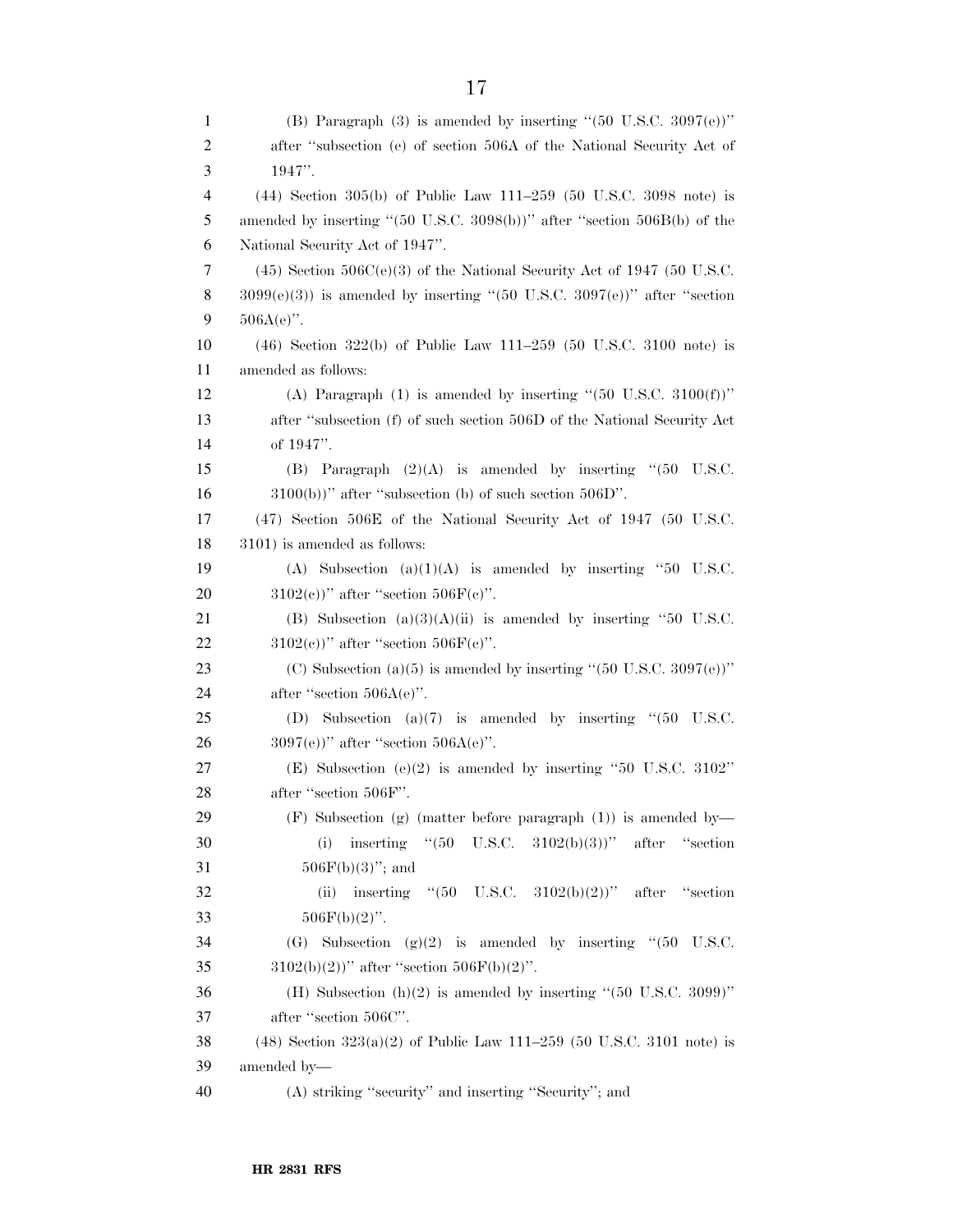| $\mathbf{1}$ | $(B)$ inserting " $(50 \text{ U.S.C. } 3101(b))$ " after "subsection (b) of section                                                               |
|--------------|---------------------------------------------------------------------------------------------------------------------------------------------------|
| 2            | 506E of the National Security Act of 1947" (as amended by subpara-                                                                                |
| 3            | graph(A).                                                                                                                                         |
| 4            | $(49)$ Section 506F of the National Security Act of 1947 (50 U.S.C. 3102)                                                                         |
| 5            | is amended as follows:                                                                                                                            |
| 6            | $(A)$ Subsection (a) (matter before paragraph $(1)$ ) is amended by in-                                                                           |
| 7            | serting "(50 U.S.C. 3101(d))" after "section $506E(d)$ ".                                                                                         |
| 8            | (B) Subsection (b)(1) is amended by inserting " $(50 \text{ U.S.C. } 3101)$ "                                                                     |
| 9            | after "section 506E".                                                                                                                             |
| 10           | (C) Subsection (b)(3) is amended by inserting " $(50 \text{ U.S.C. } 3101(e))$ "                                                                  |
| 11           | after "section $506E(e)$ ".                                                                                                                       |
| 12           | (D) Subsection $(f)(1)$ is amended by inserting "(50 U.S.C. 3101)"                                                                                |
| 13           | after "section 506E".                                                                                                                             |
| 14           | (E) Subsection $(f)(2)(A)(i)$ is amended by inserting "(50 U.S.C.                                                                                 |
| 15           | $3101(f)$ " after "section $506E(f)$ ".                                                                                                           |
| 16           | (F) Subsection $(f)(2)(B)$ is amended by inserting "(50 U.S.C.                                                                                    |
| 17           | $3101$ )" after "section $506E$ ".                                                                                                                |
| 18           | (G) Subsection (g) is amended by inserting " $(50 \text{ U.S.C. } 3101(a))$ "                                                                     |
| 19           | after "section $506E(a)$ ".                                                                                                                       |
| 20           | (50) Section 506G of the National Security Act of 1947 (50 U.S.C.                                                                                 |
| 21           | 3103) is amended as follows:                                                                                                                      |
| 22           | (A) Subsection $(d)(2)$ is amended by striking "section 506G" and in-                                                                             |
| 23           | serting "this section".                                                                                                                           |
| 24           | Subsection (d)(3) is amended by inserting " $(50$<br>U.S.C.<br>(B)                                                                                |
| 25           | $3097(a)(4)$ " after "section $506A(a)(4)$ ".                                                                                                     |
| 26           | (C) Subsection (e)(2) is amended by inserting " $(50 \text{ U.S.C. } 3097\text{(e)})$ "                                                           |
| 27           | after "section $506A(e)$ ".                                                                                                                       |
| 28<br>29     | $(51)$ Section 325(b) of Public Law 111-259 (50 U.S.C. 3103 note) is<br>amended by inserting "(50 U.S.C. 3103(a), (b))" after "subsection (a) and |
| 30           | (b) of section 506G of the National Security Act of 1947".                                                                                        |
| 31           | $(52)$ Section 367(a)(1)(B) of Public Law 111–259 (50 U.S.C. 3104 note)                                                                           |
| 32           | amended by inserting " $(50 \text{ U.S.C. } 3104(a)(1))$ " after "section<br>is                                                                   |
| 33           | $506H(a)(1)$ of the National Security Act of 1947".                                                                                               |
| 34           | $(53)$ Section $307(a)(2)$ of Public Law 112–87 (50 U.S.C. 3105 note) is                                                                          |
| 35           | amended by inserting " $(50 \text{ U.S.C. } 3105(b))$ " after "section $506I(b)$ of such                                                          |
| 36           | Act".                                                                                                                                             |
| 37           | $(54)$ Section 507 of the National Security Act of 1947 (50 U.S.C. 3106)                                                                          |
| 38           | is amended as follows:                                                                                                                            |
| 39           | Subsection<br>$(a)(4)$ is amended by inserting " $(50)$<br>U.S.C.<br>(A)                                                                          |
| 40           | $3050(a)$ " after "section 114(a)".                                                                                                               |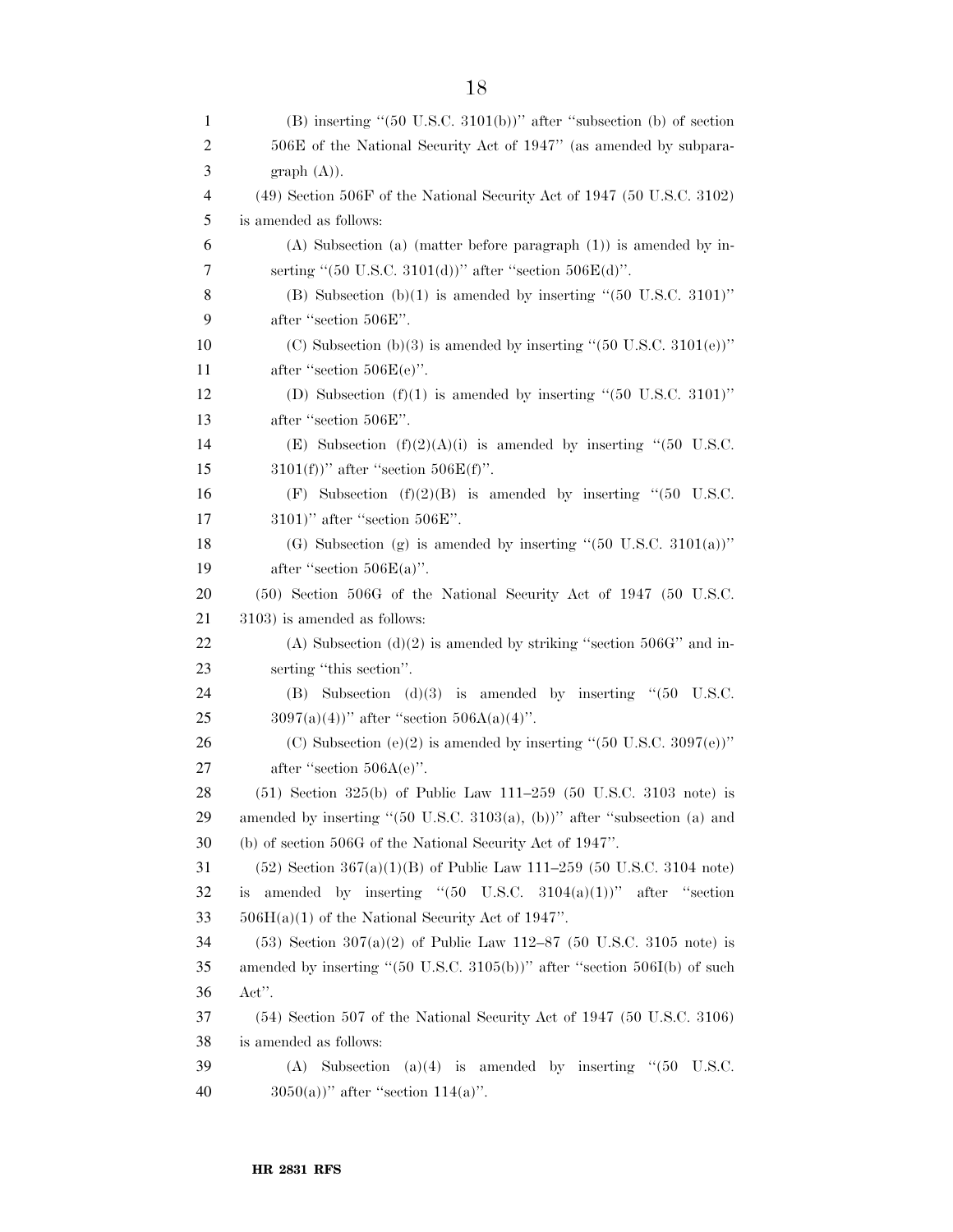| $\mathbf{1}$ | (B) Subsection (a)(5) is amended by inserting " $(50 \text{ U.S.C. } 3055)$ "                  |
|--------------|------------------------------------------------------------------------------------------------|
| 2            | after "section 118".                                                                           |
| 3            | $(55)$ Section 332(b) of Public Law 111–259 (50 U.S.C. 3107 note) is                           |
| 4            | amended by inserting "(50 U.S.C. 3107)" after "section 508 of the Na-                          |
| 5            | tional Security Act of 1947".                                                                  |
| 6            | $(56)$ Section 602 of the National Security Act of 1947 (50 U.S.C. 3122)                       |
| 7            | is amended as follows:                                                                         |
| 8            | (A) Subsection (a) is amended by inserting " $(50 \text{ U.S.C. } 3121)$ " after               |
| 9            | "section 601".                                                                                 |
| 10           | (B) Subsection (b)(1) is amended by inserting " $(50 \text{ U.S.C. } 3121)$ "                  |
| 11           | after "section 601".                                                                           |
| 12           | $(C)$ Subsection $(c)$ is amended by inserting " $(50 \text{ U.S.C. } 3121)$ " after           |
| 13           | "section $601$ ".                                                                              |
| 14           | (D) Subsection (d) is amended by inserting " $(50 \text{ U.S.C. } 3121)$ "                     |
| 15           | after "section 601".                                                                           |
| 16           | $(57)$ Section 603 of the National Security Act of 1947 (50 U.S.C. 3124)                       |
| 17           | is amended by inserting " $(50 \text{ U.S.C. } 3121)$ " after "section $601$ ".                |
| 18           | $(58)$ Section $605(5)$ of the National Security Act of 1947 (50 U.S.C.                        |
| 19           | $3126(5)$ ) is amended by inserting "(50 U.S.C. 3003(4))" after "section                       |
| 20           | $3(4)$ ".                                                                                      |
| 21           | $(59)$ Section $501(b)$ of Public Law $106-120$ (50 U.S.C. 3142 note) is                       |
| 22           | amended by-                                                                                    |
| 23           | (A) striking " $(50 \text{ U.S.C. } 431(a))$ " and inserting " $(50 \text{ U.S.C. } 431(a))$ " |
| 24           | $3141(a)$ "; and                                                                               |
| 25           | (B) striking "section 105B of the National Security Act of 1947"                               |
| 26           | and inserting "section 702 of the National Security Act of 1947 (50                            |
| 27           | U.S.C. 3142)".                                                                                 |
| 28           | $(60)$ Section 801(a)(3) of the National Security Act of 1947 (50 U.S.C.                       |
| 29           | $3161(a)(3)$ ) is amended by inserting "(50 U.S.C. 3162)" after "section 802                   |
| 30           | of this title".                                                                                |
| 31           | $(61)$ Section 305(c) of Public Law 106-120 (50 U.S.C. 3161 note) is                           |
| 32           | amended by inserting "(50 U.S.C. 3161(a)(3))" after "section $801(a)(3)$ of                    |
| 33           | the National Security Act of 1947".                                                            |
| 34           | $(62)$ Title VII of Public Law 106-567 (50 U.S.C. 3161 note) is amended                        |
| 35           | as follows:                                                                                    |
| 36           | Section $704(a)(2)(B)$ is amended by striking "(50 U.S.C.<br>(A)                               |
| 37           | $401a(4)$ " and inserting "(50 U.S.C. 3003(4))".                                               |
| 38           | (B) Section 705(c) is amended by striking "section $103(c)(6)$ of the                          |
| 39           | National Security Act of 1947 (50 U.S.C. 403-3(c)(6))" and inserting                           |
| 40           | "section 102A(i) of the National Security Act of 1947 (50 U.S.C.                               |
| 41           | $3024(i)$ .                                                                                    |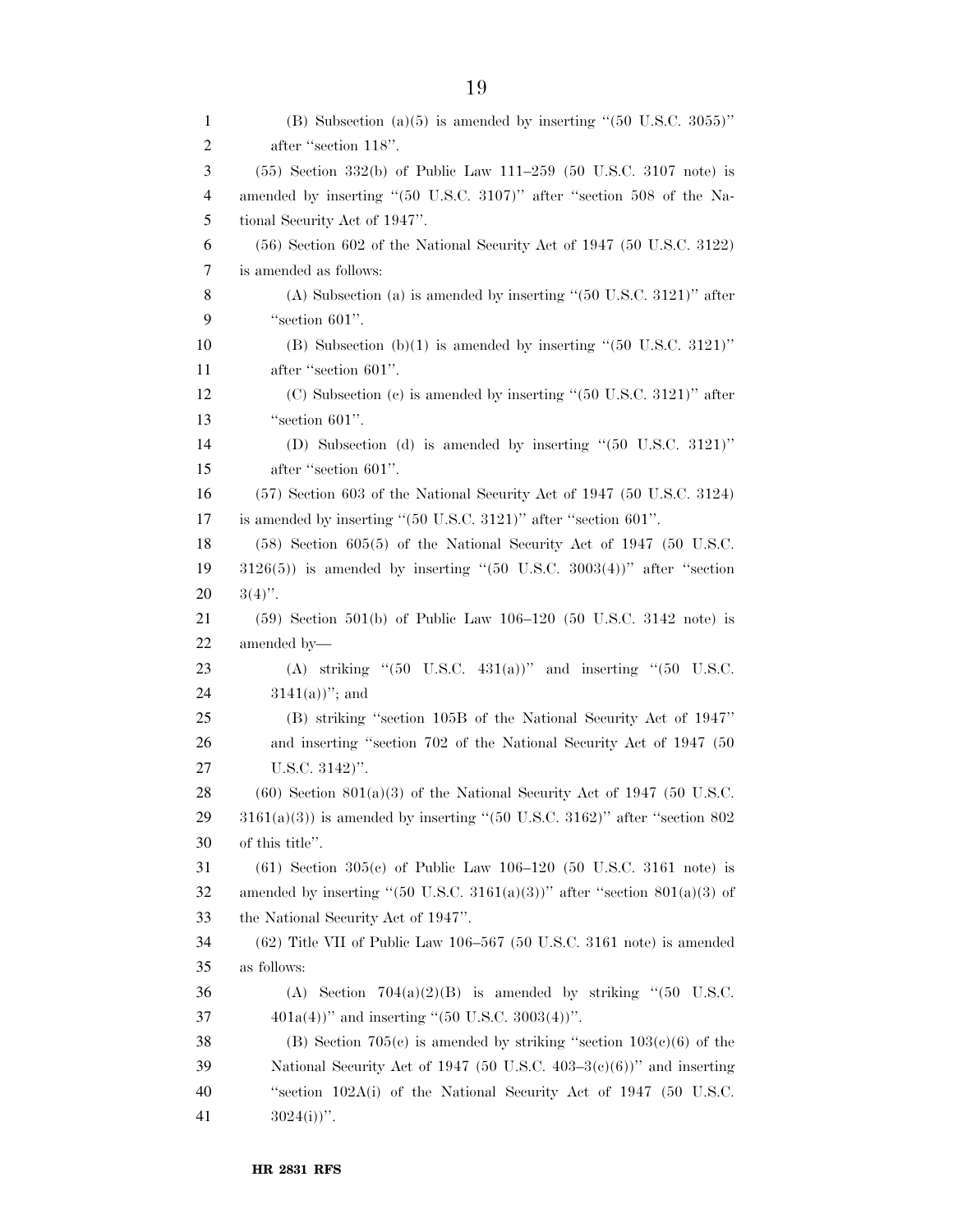| 1  | $(63)$ Section 901 of the National Security Act of 1947 $(50 \text{ U.S.C. } 3171)$                     |
|----|---------------------------------------------------------------------------------------------------------|
| 2  | is amended by—                                                                                          |
| 3  | (A) inserting " $(50 \text{ U.S.C. } 3174)$ " after "section $904$ ";                                   |
| 4  | $(B)$ inserting "(50 U.S.C. 3173)" after "section 903"; and                                             |
| 5  | $(C)$ inserting "(50 U.S.C. 3172)" after "section 902".                                                 |
| 6  | $(64)$ Section 902 of the National Security Act of 1947 (50 U.S.C. 3172)                                |
| 7  | is amended by-                                                                                          |
| 8  | $(A)$ inserting " $(50 \text{ U.S.C. } 3173)$ " after "section 903";                                    |
| 9  | $(B)$ inserting " $(50 \text{ U.S.C. } 3171)$ " after "actions pursuant to section                      |
| 10 | $901$ "; and                                                                                            |
| 11 | $(C)$ inserting " $(50 \text{ U.S.C. } 3171)$ " after "stay pursuant to section                         |
| 12 | $901$ ".                                                                                                |
| 13 | $(65)$ Section 903 of the National Security Act of 1947 (50 U.S.C. 3173)                                |
| 14 | is amended by inserting "(50 U.S.C. 3171, 3172)" after "sections 901 and                                |
| 15 | $902$ ".                                                                                                |
| 16 | $(66)$ Section 904 of the National Security Act of 1947 (50 U.S.C. 3174)                                |
| 17 | is amended by inserting "(50 U.S.C. 3171, 3172)" after "sections 901 and                                |
| 18 | $902$ ".                                                                                                |
| 19 | $(67)$ Section 1013(a) of the National Security Act of 1947 (50 U.S.C.                                  |
| 20 | $3203(a)$ ) is amended by inserting "(50 U.S.C. 3201)" after "section 1011".                            |
| 21 | $(68)$ Section 1014 of the National Security Act of 1947 (50 U.S.C. 3204)                               |
| 22 | is amended as follows:                                                                                  |
| 23 | $(A)$ Subsection (b) (matter before paragraph $(1)$ ) is amended by in-                                 |
| 24 | serting "(50 U.S.C. 3202, 3203)" after "sections 1012 and 1013".                                        |
| 25 | (B) Subsection (b)(1) is amended by inserting " $(50 \text{ U.S.C. } 3203)$ "                           |
| 26 | after "section 1013".                                                                                   |
| 27 | (C) Subsection (b)(2) is amended by inserting " $(50 \text{ U.S.C. } 3203(f))$ "                        |
| 28 | after "section $1013(f)$ ".                                                                             |
| 29 | $(69)$ Section 1015(1) of the National Security Act of 1947 (50 U.S.C.                                  |
| 30 | $3205(1)$ ) is amended by inserting "(50 U.S.C. $3003(4)$ )" after "section                             |
| 31 | $3(4)$ ".                                                                                               |
| 32 | (70) Section 1023 of the National Security Act of 1947 (50 U.S.C. 3223)                                 |
| 33 | is amended by striking "(50 U.S.C. 402 note)" and inserting "(50 U.S.C.                                 |
| 34 | $3614)$ ".                                                                                              |
| 35 | $(71)$ Section 1102(c) of the National Security Act of 1947 (50 U.S.C.                                  |
| 36 | $3232(e)$ ) is amended by striking "50 U.S.C. 435 note" and inserting "50                               |
| 37 | U.S.C. 3161 note".                                                                                      |
| 38 | $(72)$ Section 8131(b) of Public Law 103-335 (50 U.S.C. 3303(b)) is                                     |
| 39 | amended by striking " $(50 \text{ U.S.C. } 401a(4))$ " and inserting " $(50 \text{ U.S.C. } 401a(4))$ " |
| 40 | $3003(4)$ ".                                                                                            |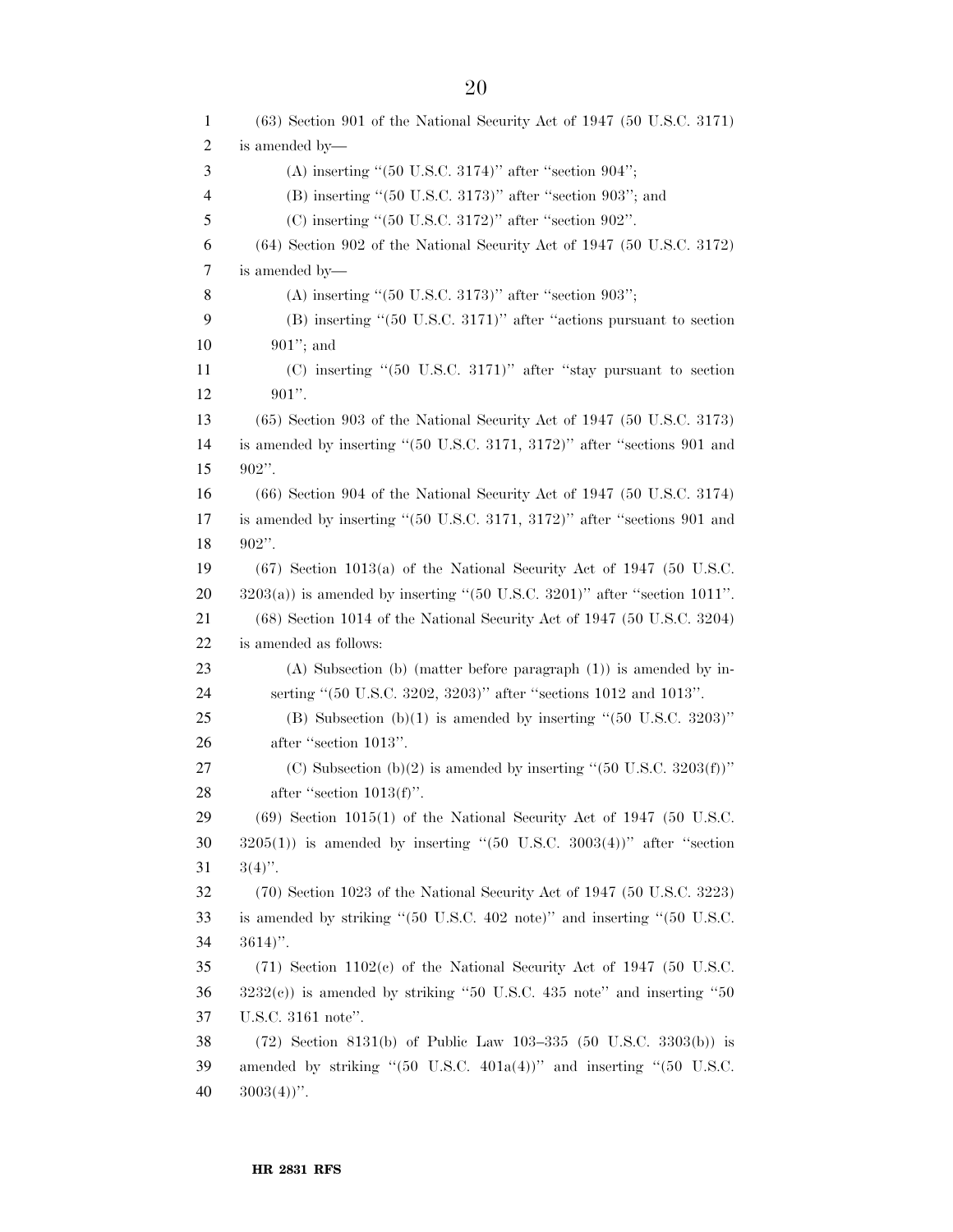(73) Section 604(2) of Public Law 103–359 (50 U.S.C. 3304 note) is 2 amended by striking "(50 U.S.C. 401a(4))" and inserting "(50 U.S.C.  $3003(4)$ ". (74) Section 601(d) of Public Law 110–53 (50 U.S.C. 3306(d)) is 5 amended by striking " $(50 \text{ U.S.C. } 401a(6))$ " and inserting " $(50 \text{ U.S.C. } 401a(6))$ "  $3003(6)$ ". 7 (75) Section  $1079(c)(1)$  of Public Law 110–181 (50 U.S.C. 3307(c)(1)) 8 is amended by striking " $(50 \text{ U.S.C. } 401a(4))$ " and inserting " $(50 \text{ U.S.C. } 401a(4))$ "  $9 \quad 3003(4)$ ". (76) Section 348(a)(3)(B) of Public Law 111–259 (50 U.S.C. 3308(a)(3)(B)) is amended by striking "(50 U.S.C. 401 et seq.)" and in- serting ''(50 U.S.C. 3001 et seq.)''. (77) Section 313(c) of Public Law 106–120 (50 U.S.C. 3325(c)) is 14 amended by striking "(50 U.S.C. 401a(4))" and inserting "(50 U.S.C.  $15 \quad 3003(4))$ ". (78) Section 403(b) of Public Law 102–183 (50 U.S.C. 3329(b)) is 17 amended by striking "(50 U.S.C. 401a(4))" and inserting "(50 U.S.C.  $18 \quad 3003(4)$ ". (79) Section 306(a) (matter before paragraph (1)) of Public Law 112–  $277$  (50 U.S.C. 3341 note) is amended by striking "(50 U.S.C. 435b(d))" 21 and inserting  $(50 \text{ U.S.C. } 3341(d))^{\prime\prime}$ . (80) Section 3002(c)(4)(B)(iii) of Public Law 108–458 (50 U.S.C.  $3343(e)(4)(B(iii))$  is amended by striking "(50 U.S.C. 401a)" and inserting 24 "(50 U.S.C. 3003)". (81) Section 7 of Public Law 111–258 (50 U.S.C. 3344) is amended as follows: (A) Subsection (a) (matter before paragraph (1)) is amended by in- serting ''(50 U.S.C. 3161 note)'' after ''Executive Order 13526''. 29 (B) Subsection (a)(1)(A) is amended by striking "(50 U.S.C.  $403-$ 30 1(g)(1))'' and inserting "(50 U.S.C. 3024(g)(1))''. (82) Section 3(1) of Public Law 111–258 (50 U.S.C. 3344 note) is amended by inserting ''(50 U.S.C. 3161 note)'' after ''Executive Order No. 13526''. (83) Section 1152(g)(1)(B)(iii) of Public Law 103–160 (50 U.S.C.  $3348(g)(1)(B(iii))$  is amended by striking "(50 U.S.C. 401a)" and insert- ing ''(50 U.S.C. 3003(4))''. (84) Section 343 of Public Law 107–306 (50 U.S.C. 3363) is amended as follows: 39 (A) Subsection (c) is amended by striking "section  $103(e)(7)$  of the National Security Act of 1947 (50 U.S.C. 403–3(c)(7))'' and inserting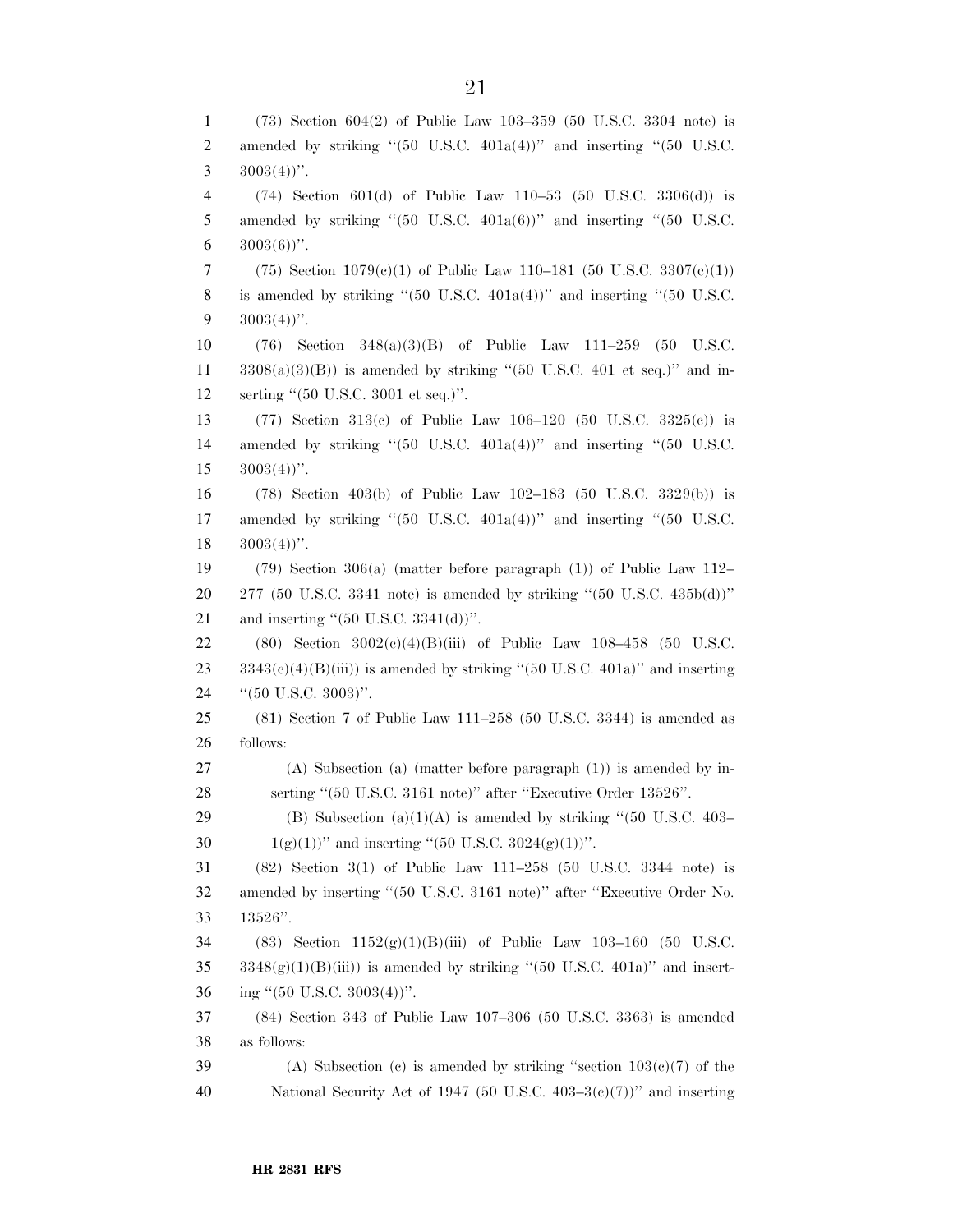''section 102A(i) of the National Security Act of 1947 (50 U.S.C.  $3024(i)$ ". 3 (B) Subsection (d)(2) is amended by striking "section  $103(c)(7)$  of the National Security Act of 1947'' and inserting ''section 102A(i) of the National Security Act of 1947 (50 U.S.C. 3024(i))''. (85) Section 1019(a) of Public Law 108–458 (50 U.S.C. 3364(a)) is amended by inserting ''(50 U.S.C. 3024(h))'' after ''section 102A(h) of the National Security Act of 1947''. 9 (86) Section 203(d)(1) of Public Law 107–56 (50 U.S.C. 3365(1)) is amended by striking ''(50 U.S.C. 401a)'' and inserting ''(50 U.S.C. 3003)''. (87) Section 402(b) of Public Law 111–259 (50 U.S.C. 3366) is amended by striking ''(50 U.S.C. 403–1(d)(2))'' and inserting ''(50 U.S.C.  $13 \qquad 3024(d)(2)$ ". (88) Section 811(b) of Public Law 103–359 (50 U.S.C. 3381(b)) is amended by inserting ''(50 U.S.C. 3382)'' after ''section 902 of the Coun- terintelligence Enhancement Act of 2002''. (89) Section 902(c) of Public Law 107–306 (50 U.S.C. 3382(c)) is amended as follows: (A) Paragraph (2) is amended by striking ''50 U.S.C. 402a'' and in- serting ''50 U.S.C. 3381''. (B) Paragraph (3) is amended by inserting ''(50 U.S.C. 3383)'' after 22 "section 904". (C) Paragraph (4) is amended by inserting ''(50 U.S.C. 3383)'' after 24 "section 904". (90) Section 904(g) of Public Law 107–306 (50 U.S.C. 3383(g)) is amended by striking ''(50 U.S.C. 431)'' and inserting ''(50 U.S.C. 3141)''. (91) Section 5(a)(1) of the Central Intelligence Agency Act of 1949 (50 28 U.S.C.  $3506(a)(1)$  is amended by striking "(50 U.S.C. 403–4a)." and in- serting ''(50 U.S.C. 3036)''. (92) Section 6 of the Central Intelligence Agency Act of 1949 (50 U.S.C.  $3507$ ) is amended by inserting "(50 U.S.C. 3024(i))" after "section 102A(i) of the National Security Act of 1947''. (93) Section 506 of Public Law 99–569 (50 U.S.C. 3510b) is amended by— (A) striking ''(50 U.S.C. 403j)'' and inserting ''(50 U.S.C. 3510)''; (B) striking ''National Security Act of 1959'' and inserting ''Na- tional Security Agency Act of 1959''; and 38 (C) striking "(50 U.S.C. 402 note)" and inserting "(50 U.S.C. 3614)''. 40 (94) Section  $15(d)(1)$  (matter before subparagraph (A)) of the Central Intelligence Agency Act of 1949 (50 U.S.C. 3515(d)(1) (matter before sub-